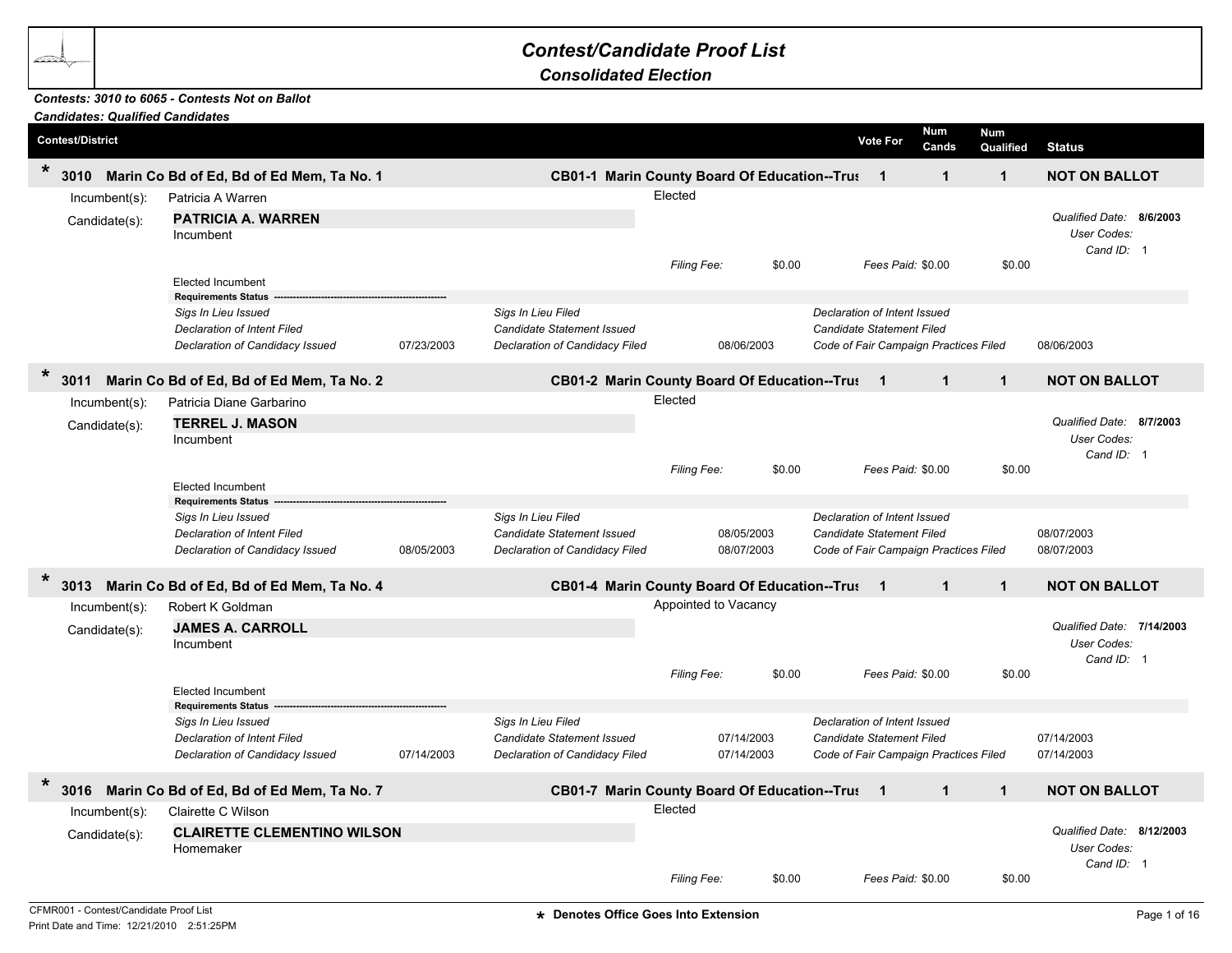|        | <b>Contest/District</b> |                                        |                                                                                                                     |            |                                                                                           |                    |            | <b>Vote For</b>                                                                                           | Num<br>Cands      | Num<br>Qualified | <b>Status</b>                                            |              |
|--------|-------------------------|----------------------------------------|---------------------------------------------------------------------------------------------------------------------|------------|-------------------------------------------------------------------------------------------|--------------------|------------|-----------------------------------------------------------------------------------------------------------|-------------------|------------------|----------------------------------------------------------|--------------|
|        |                         |                                        | Non-Partisan SCHOOL MARIN COUNTY BOARD OF EDUCATION County Board Of Education Member, Trustee Area No. 7            |            |                                                                                           |                    |            |                                                                                                           |                   |                  |                                                          |              |
|        | 3016                    |                                        | Marin Co Bd of Ed, Bd of Ed Mem, Ta No. 7                                                                           |            |                                                                                           |                    |            | $\mathbf{1}$                                                                                              | $\mathbf{1}$      | $\mathbf{1}$     | <b>NOT ON BALLOT</b>                                     |              |
|        |                         |                                        | <b>Elected Incumbent</b>                                                                                            |            |                                                                                           |                    |            |                                                                                                           |                   |                  |                                                          |              |
|        |                         |                                        | <b>Requirements Status</b><br>Sigs In Lieu Issued<br>Declaration of Intent Filed<br>Declaration of Candidacy Issued | 08/12/2003 | Sigs In Lieu Filed<br>Candidate Statement Issued<br>Declaration of Candidacy Filed        |                    | 08/12/2003 | Declaration of Intent Issued<br><b>Candidate Statement Filed</b><br>Code of Fair Campaign Practices Filed |                   |                  | 08/12/2003                                               |              |
| *      | 3023                    |                                        | Shoreline Unif Sch Dist, Governing Bd Mem, Ta 1                                                                     |            | <b>SC18-0 Shoreline Unified School District</b>                                           |                    |            | $\mathbf{1}$                                                                                              | $\mathbf{1}$      | $\mathbf{1}$     | <b>NOT ON BALLOT</b>                                     |              |
|        |                         | Incumbent(s):                          | Scott Alexander McMorrow                                                                                            |            |                                                                                           | Elected            |            |                                                                                                           |                   |                  |                                                          |              |
|        |                         | Candidate(s):                          | <b>JAMES GEORGE LINO</b><br>Incumbent                                                                               |            |                                                                                           |                    |            |                                                                                                           |                   |                  | Qualified Date:<br>8/6/2003<br>User Codes:<br>Cand ID: 1 |              |
|        |                         |                                        | <b>Elected Incumbent</b>                                                                                            |            |                                                                                           | <b>Filing Fee:</b> | \$0.00     |                                                                                                           | Fees Paid: \$0.00 | \$0.00           |                                                          |              |
|        |                         |                                        | <b>Requirements Status</b><br>Sigs In Lieu Issued<br>Declaration of Intent Filed<br>Declaration of Candidacy Issued | 08/01/2003 | Sigs In Lieu Filed<br>Candidate Statement Issued<br>Declaration of Candidacy Filed        |                    | 08/06/2003 | Declaration of Intent Issued<br><b>Candidate Statement Filed</b><br>Code of Fair Campaign Practices Filed |                   |                  | 08/06/2003                                               |              |
| *      | 3026                    |                                        | Shoreline Unif Sch Dist, Gov Bd Mem, Ta 2,                                                                          |            | <b>SC18-0 Shoreline Unified School District</b>                                           |                    |            | $\mathbf{1}$                                                                                              | $\mathbf{1}$      | $\mathbf{1}$     | <b>NOT ON BALLOT</b>                                     |              |
|        |                         | Incumbent(s):                          | Jill Michelle Manning                                                                                               |            |                                                                                           | Elected            |            |                                                                                                           |                   |                  |                                                          |              |
|        |                         | Candidate(s):                          | <b>TIMOTHY DONIEL FURLONG</b><br>Incumbent                                                                          |            |                                                                                           |                    |            |                                                                                                           |                   |                  | Qualified Date: 7/14/2003<br>User Codes:<br>Cand ID: 1   |              |
|        |                         |                                        | <b>Elected Incumbent</b><br><b>Requirements Status</b>                                                              |            |                                                                                           | <b>Filing Fee:</b> | \$0.00     |                                                                                                           | Fees Paid: \$0.00 | \$0.00           |                                                          |              |
|        |                         |                                        | Sigs In Lieu Issued<br>Declaration of Intent Filed<br>Declaration of Candidacy Issued                               | 07/14/2003 | Sigs In Lieu Filed<br><b>Candidate Statement Issued</b><br>Declaration of Candidacy Filed |                    | 07/14/2003 | Declaration of Intent Issued<br><b>Candidate Statement Filed</b><br>Code of Fair Campaign Practices Filed |                   |                  | 07/14/2003                                               |              |
| *      | 3027                    |                                        | Shoreline Unif Sch Dist, Governing Bd Mem, Ta 3                                                                     |            | <b>SC18-0 Shoreline Unified School District</b>                                           |                    |            | $\overline{2}$                                                                                            | $\mathbf{1}$      | $\mathbf{1}$     | <b>NOT ON BALLOT</b>                                     |              |
|        |                         | Incumbent(s):                          | Julie Ann Titus                                                                                                     |            |                                                                                           | Elected            |            |                                                                                                           |                   |                  |                                                          |              |
|        |                         |                                        | Monique Moretti                                                                                                     |            |                                                                                           | Elected            |            |                                                                                                           |                   |                  |                                                          |              |
|        |                         | Candidate(s):                          | <b>BALLATORE, SPIRITO.J</b><br>Incumbent                                                                            |            |                                                                                           |                    |            |                                                                                                           |                   |                  | Qualified Date: 8/1/2003<br>User Codes:<br>Cand ID: 1    |              |
|        |                         |                                        | <b>Elected Incumbent</b><br><b>Requirements Status</b>                                                              |            |                                                                                           | Filing Fee:        | \$0.00     |                                                                                                           | Fees Paid: \$0.00 | \$0.00           |                                                          |              |
|        |                         |                                        | Sigs In Lieu Issued<br><b>Declaration of Intent Filed</b><br>Declaration of Candidacy Issued                        | 08/01/2003 | Sigs In Lieu Filed<br><b>Candidate Statement Issued</b><br>Declaration of Candidacy Filed |                    | 08/01/2003 | Declaration of Intent Issued<br><b>Candidate Statement Filed</b><br>Code of Fair Campaign Practices Filed |                   |                  |                                                          |              |
| $\ast$ | 3031                    |                                        | San Rafael Board of Ed, Governing Board Member                                                                      |            | HS01-0 San Rafael High School District                                                    |                    |            | 3                                                                                                         | $\mathbf{3}$      | $\mathbf{3}$     | <b>NOT ON BALLOT</b>                                     |              |
|        |                         | $Incumbent(s)$ :                       | Linda M Jackson                                                                                                     |            |                                                                                           | Elected            |            |                                                                                                           |                   |                  |                                                          |              |
|        |                         | CFMR001 - Contest/Candidate Proof List |                                                                                                                     |            | * Denotes Office Goes Into Extension                                                      |                    |            |                                                                                                           |                   |                  |                                                          | Page 2 of 16 |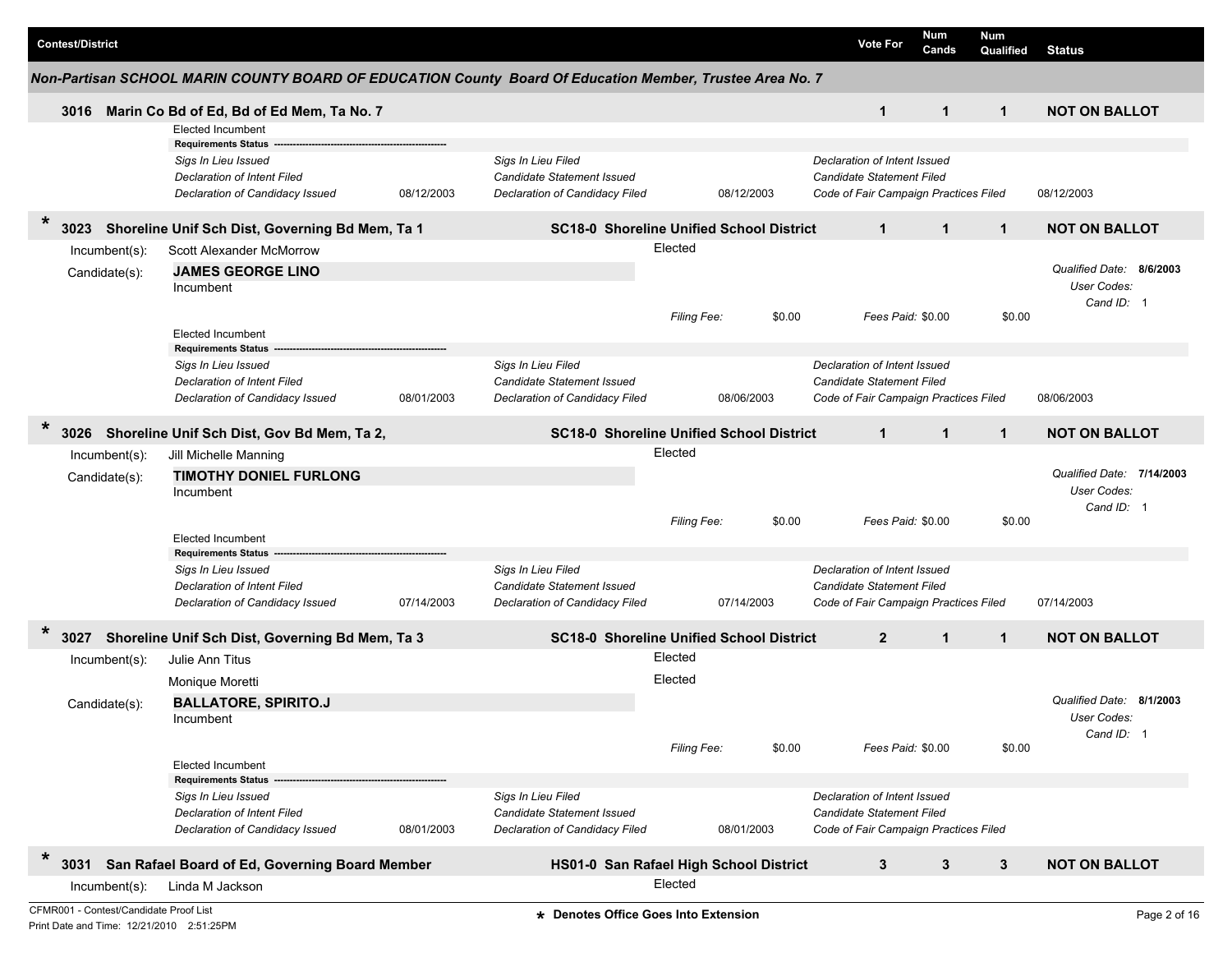| <b>Contest/District</b>        |                                                                                                                            |            |                                                                                           |                    |                          |        | <b>Vote For</b>                                                                                           | Num<br>Cands | <b>Num</b><br>Qualified | <b>Status</b>                                                 |  |
|--------------------------------|----------------------------------------------------------------------------------------------------------------------------|------------|-------------------------------------------------------------------------------------------|--------------------|--------------------------|--------|-----------------------------------------------------------------------------------------------------------|--------------|-------------------------|---------------------------------------------------------------|--|
| $\ast$<br>3031                 | San Rafael Board of Ed, Governing Board Member                                                                             |            | HS01-0 San Rafael High School District                                                    |                    |                          |        | $\mathbf{3}$                                                                                              | 3            | 3                       | <b>NOT ON BALLOT</b>                                          |  |
| Incumbent(s):                  | Gregory Lawrence Knell<br>Paul M Cohen<br><b>NORMAN C. HERING</b>                                                          |            |                                                                                           | Elected<br>Elected |                          |        |                                                                                                           |              |                         | Qualified Date: 8/8/2003                                      |  |
| Candidate(s):                  | University Instructor<br><b>Elected Incumbent</b>                                                                          |            |                                                                                           | Filing Fee:        |                          | \$0.00 | Fees Paid: \$0.00                                                                                         |              | \$0.00                  | User Codes:<br>Cand ID: 1                                     |  |
|                                | <b>Requirements Status</b><br>Sigs In Lieu Issued<br>Declaration of Intent Filed<br>Declaration of Candidacy Issued        | 08/08/2003 | Sigs In Lieu Filed<br>Candidate Statement Issued<br>Declaration of Candidacy Filed        |                    | 08/08/2003<br>08/08/2003 |        | Declaration of Intent Issued<br>Candidate Statement Filed<br>Code of Fair Campaign Practices Filed        |              |                         | 08/08/2003                                                    |  |
|                                | <b>JENNY CALLAWAY</b><br>Incumbent<br><b>Elected Incumbent</b>                                                             |            |                                                                                           | <b>Filing Fee:</b> |                          | \$0.00 | Fees Paid: \$0.00                                                                                         |              | \$0.00                  | Qualified Date: 8/8/2003<br>User Codes:<br>Cand ID: 2         |  |
|                                | <b>Requirements Status</b><br>Sigs In Lieu Issued<br><b>Declaration of Intent Filed</b><br>Declaration of Candidacy Issued | 08/08/2003 | Sigs In Lieu Filed<br><b>Candidate Statement Issued</b><br>Declaration of Candidacy Filed |                    | 08/08/2003<br>08/08/2003 |        | Declaration of Intent Issued<br><b>Candidate Statement Filed</b><br>Code of Fair Campaign Practices Filed |              |                         | 08/08/2003                                                    |  |
|                                | <b>GREG KNELL</b><br>Businessman<br><b>Elected Incumbent</b>                                                               |            |                                                                                           | Filing Fee:        |                          | \$0.00 | Fees Paid: \$0.00                                                                                         |              | \$0.00                  | Qualified Date: 8/13/2003<br>User Codes:<br>Cand ID: 3        |  |
|                                | <b>Requirements Status</b><br>Sigs In Lieu Issued<br><b>Declaration of Intent Filed</b><br>Declaration of Candidacy Issued | 08/13/2003 | Sigs In Lieu Filed<br><b>Candidate Statement Issued</b><br>Declaration of Candidacy Filed |                    | 08/13/2003<br>08/13/2003 |        | Declaration of Intent Issued<br><b>Candidate Statement Filed</b><br>Code of Fair Campaign Practices Filed |              |                         | 08/13/2003                                                    |  |
| *<br>3032                      | <b>Tamalpais Union Hs Dist, Governing Board Member</b>                                                                     |            | HS02-0 Tamalpais Union High School District                                               |                    |                          |        | $\mathbf{2}$                                                                                              | $\mathbf{2}$ | $\mathbf{2}$            | <b>NOT ON BALLOT</b>                                          |  |
| Incumbent(s):<br>Candidate(s): | <b>Bob Walter</b><br>Cindy Jo Mc Cauley<br><b>BOB WALTER</b><br>Trustee                                                    |            |                                                                                           | Elected<br>Elected |                          |        |                                                                                                           |              |                         | Qualified Date: 7/14/2003<br><b>User Codes:</b><br>Cand ID: 1 |  |
|                                | Elected Incumbent<br><b>Requirements Status</b>                                                                            |            |                                                                                           | <b>Filing Fee:</b> |                          | \$0.00 | Fees Paid: \$0.00                                                                                         |              | \$0.00                  |                                                               |  |
|                                | Sigs In Lieu Issued<br>Declaration of Intent Filed<br>Declaration of Candidacy Issued                                      | 07/14/2003 | Sigs In Lieu Filed<br><b>Candidate Statement Issued</b><br>Declaration of Candidacy Filed |                    | 07/14/2003<br>07/14/2003 |        | Declaration of Intent Issued<br>Candidate Statement Filed<br>Code of Fair Campaign Practices Filed        |              |                         | 07/14/2003<br>07/14/2003                                      |  |
|                                | <b>JILL HORLICK SAMPSON</b><br>Incumbent                                                                                   |            |                                                                                           | Filing Fee:        |                          | \$0.00 | Fees Paid: \$0.00                                                                                         |              | \$0.00                  | Qualified Date: 7/14/2003<br>User Codes:<br>Cand ID: 2        |  |

ı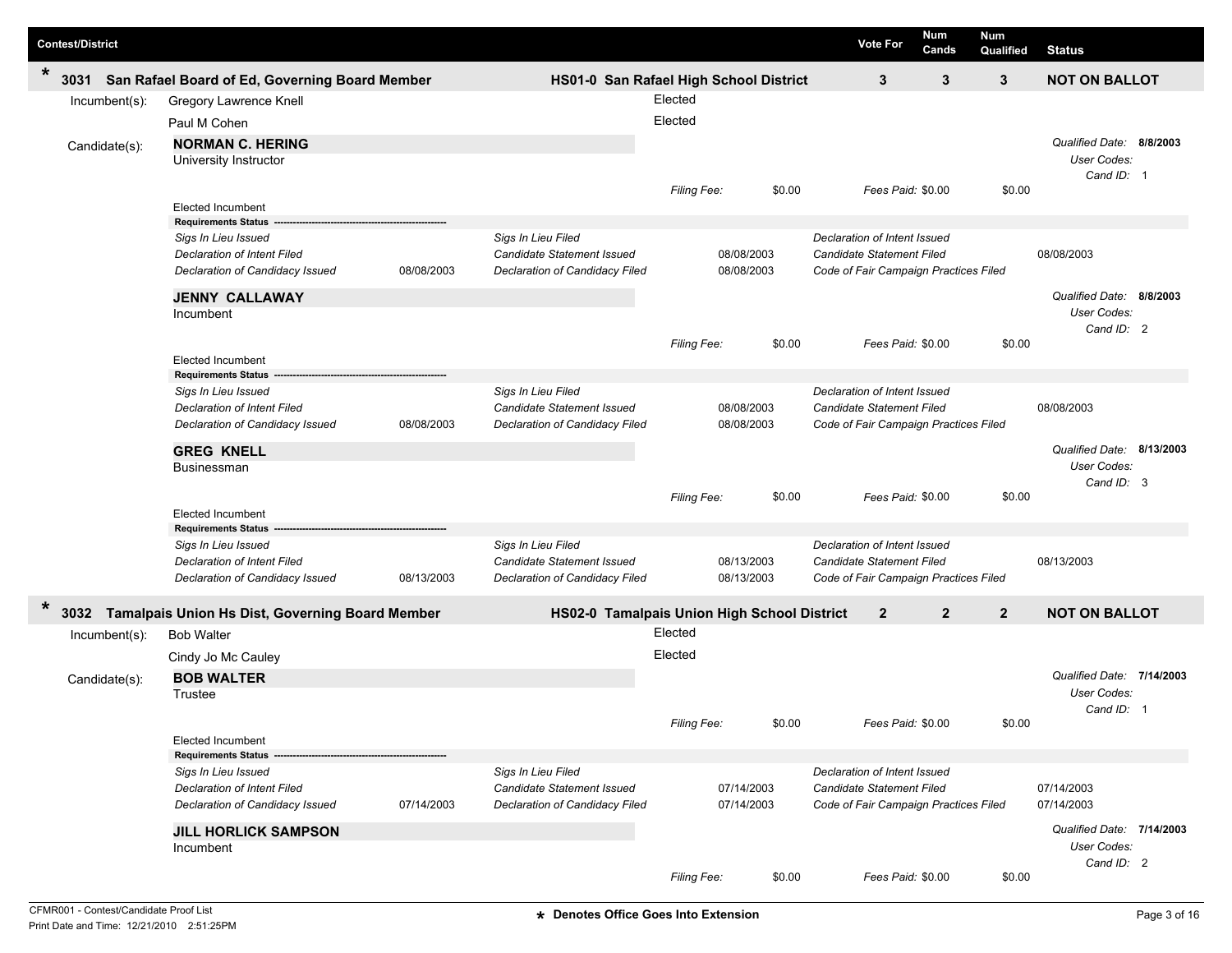|                                    | <b>Contest/District</b>                                         |                                                                                 |            |                                                  |                    |            | <b>Vote For</b>                                           | <b>Num</b><br>Cands | <b>Num</b><br>Qualified | <b>Status</b>                                   |  |
|------------------------------------|-----------------------------------------------------------------|---------------------------------------------------------------------------------|------------|--------------------------------------------------|--------------------|------------|-----------------------------------------------------------|---------------------|-------------------------|-------------------------------------------------|--|
|                                    |                                                                 | Non-Partisan SCHOOL TAMALPAIS UNION HIGH SCHOOL DISTRICT Governing Board Member |            |                                                  |                    |            |                                                           |                     |                         |                                                 |  |
|                                    |                                                                 | 3032 Tamalpais Union Hs Dist, Governing Board Member                            |            |                                                  |                    |            | $\overline{2}$                                            | $\overline{2}$      | $\overline{2}$          | <b>NOT ON BALLOT</b>                            |  |
|                                    |                                                                 | <b>Elected Incumbent</b>                                                        |            |                                                  |                    |            |                                                           |                     |                         |                                                 |  |
|                                    |                                                                 | <b>Requirements Status</b>                                                      |            |                                                  |                    |            |                                                           |                     |                         |                                                 |  |
|                                    |                                                                 | Sigs In Lieu Issued<br><b>Declaration of Intent Filed</b>                       |            | Sigs In Lieu Filed<br>Candidate Statement Issued |                    | 07/14/2003 | Declaration of Intent Issued<br>Candidate Statement Filed |                     |                         | 07/14/2003                                      |  |
|                                    |                                                                 | Declaration of Candidacy Issued                                                 | 07/14/2003 | Declaration of Candidacy Filed                   |                    | 07/14/2003 | Code of Fair Campaign Practices Filed                     |                     |                         | 07/14/2003                                      |  |
| $\ast$                             |                                                                 | Dixie School District, Governing Board Member                                   |            | <b>SC01-0 Dixie School District</b>              |                    |            | $\overline{2}$                                            | 3                   | $\mathbf{1}$            | <b>NOT ON BALLOT</b>                            |  |
|                                    | Incumbent(s):                                                   | Andrew R Hyman                                                                  |            |                                                  | Elected            |            |                                                           |                     |                         |                                                 |  |
|                                    |                                                                 | Kristiana Raube                                                                 |            |                                                  | Elected            |            |                                                           |                     |                         |                                                 |  |
|                                    | Candidate(s):                                                   | <b>DAMON CONNOLLY</b>                                                           |            |                                                  |                    |            |                                                           |                     |                         | Qualified Date: 8/13/2003                       |  |
|                                    |                                                                 | Deputy Attorney General                                                         |            |                                                  |                    |            |                                                           |                     |                         | User Codes:                                     |  |
|                                    |                                                                 |                                                                                 |            |                                                  |                    |            |                                                           |                     |                         | Cand ID: 3                                      |  |
|                                    |                                                                 | <b>Elected Incumbent</b>                                                        |            |                                                  | Filing Fee:        | \$0.00     | Fees Paid: \$0.00                                         |                     | \$0.00                  |                                                 |  |
|                                    |                                                                 | <b>Requirements Status</b>                                                      |            |                                                  |                    |            |                                                           |                     |                         |                                                 |  |
|                                    |                                                                 | Sigs In Lieu Issued                                                             |            | Sigs In Lieu Filed                               |                    |            | Declaration of Intent Issued                              |                     |                         |                                                 |  |
| <b>Declaration of Intent Filed</b> |                                                                 |                                                                                 |            | Candidate Statement Issued                       |                    | 08/13/2003 | Candidate Statement Filed                                 |                     |                         | 08/13/2003                                      |  |
|                                    |                                                                 | Declaration of Candidacy Issued                                                 | 08/13/2003 | Declaration of Candidacy Filed                   |                    | 08/13/2003 | Code of Fair Campaign Practices Filed                     |                     |                         | 08/13/2003                                      |  |
|                                    |                                                                 |                                                                                 |            |                                                  |                    |            |                                                           |                     |                         |                                                 |  |
|                                    | $\ast$<br>Kentfield School Dist, Governing Board Member<br>3039 |                                                                                 |            |                                                  |                    |            |                                                           |                     |                         |                                                 |  |
|                                    |                                                                 |                                                                                 |            | <b>SC03-0 Kentfield School District</b>          | Elected            |            | $\overline{2}$                                            | $\overline{2}$      | $\overline{2}$          | <b>NOT ON BALLOT</b>                            |  |
|                                    | $Incumbent(s)$ :                                                | Elizabeth D Freeman                                                             |            |                                                  |                    |            |                                                           |                     |                         |                                                 |  |
|                                    |                                                                 | Ross Edward Mc Kenna                                                            |            |                                                  | Elected            |            |                                                           |                     |                         |                                                 |  |
|                                    | Candidate(s):                                                   | <b>ANNA L. PILLOTON</b>                                                         |            |                                                  |                    |            |                                                           |                     |                         | Qualified Date: 7/14/2003<br><b>User Codes:</b> |  |
|                                    |                                                                 | Incumbent                                                                       |            |                                                  |                    |            |                                                           |                     |                         | Cand ID: 1                                      |  |
|                                    |                                                                 |                                                                                 |            |                                                  | <b>Filing Fee:</b> | \$0.00     | Fees Paid: \$0.00                                         |                     | \$0.00                  |                                                 |  |
|                                    |                                                                 | <b>Elected Incumbent</b>                                                        |            |                                                  |                    |            |                                                           |                     |                         |                                                 |  |
|                                    |                                                                 | <b>Requirements Status</b>                                                      |            |                                                  |                    |            | Declaration of Intent Issued                              |                     |                         |                                                 |  |
|                                    |                                                                 | Sigs In Lieu Issued<br><b>Declaration of Intent Filed</b>                       |            | Sigs In Lieu Filed<br>Candidate Statement Issued |                    | 07/14/2003 | <b>Candidate Statement Filed</b>                          |                     |                         | 07/14/2003                                      |  |
|                                    |                                                                 | Declaration of Candidacy Issued                                                 | 07/14/2003 | Declaration of Candidacy Filed                   |                    | 07/14/2003 | Code of Fair Campaign Practices Filed                     |                     |                         | 07/14/2003                                      |  |
|                                    |                                                                 |                                                                                 |            |                                                  |                    |            |                                                           |                     |                         | Qualified Date: 7/16/2003                       |  |
|                                    |                                                                 | <b>ROBERT K. GOLDMAN</b><br>Incumbent                                           |            |                                                  |                    |            |                                                           |                     |                         | User Codes:                                     |  |
|                                    |                                                                 |                                                                                 |            |                                                  |                    |            |                                                           |                     |                         | Cand ID: 2                                      |  |
|                                    |                                                                 |                                                                                 |            |                                                  | Filing Fee:        | \$0.00     | Fees Paid: \$0.00                                         |                     | \$0.00                  |                                                 |  |
|                                    |                                                                 | <b>Elected Incumbent</b><br><b>Requirements Status</b>                          |            |                                                  |                    |            |                                                           |                     |                         |                                                 |  |
|                                    |                                                                 | Sigs In Lieu Issued                                                             |            | Sigs In Lieu Filed                               |                    |            | Declaration of Intent Issued                              |                     |                         |                                                 |  |
|                                    |                                                                 | <b>Declaration of Intent Filed</b>                                              |            | Candidate Statement Issued                       |                    | 07/14/2003 | Candidate Statement Filed                                 |                     |                         | 07/16/2003                                      |  |
|                                    |                                                                 | Declaration of Candidacy Issued                                                 | 07/14/2003 | Declaration of Candidacy Filed                   |                    | 07/16/2003 | Code of Fair Campaign Practices Filed                     |                     |                         |                                                 |  |
| $\ast$                             | 3041                                                            | Laguna Jt School Dist, Governing Board Member                                   |            | SC04-0 Laguna Joint School District              |                    |            | $\mathbf{1}$                                              | $\mathbf{1}$        | $\mathbf{1}$            | <b>NOT ON BALLOT</b>                            |  |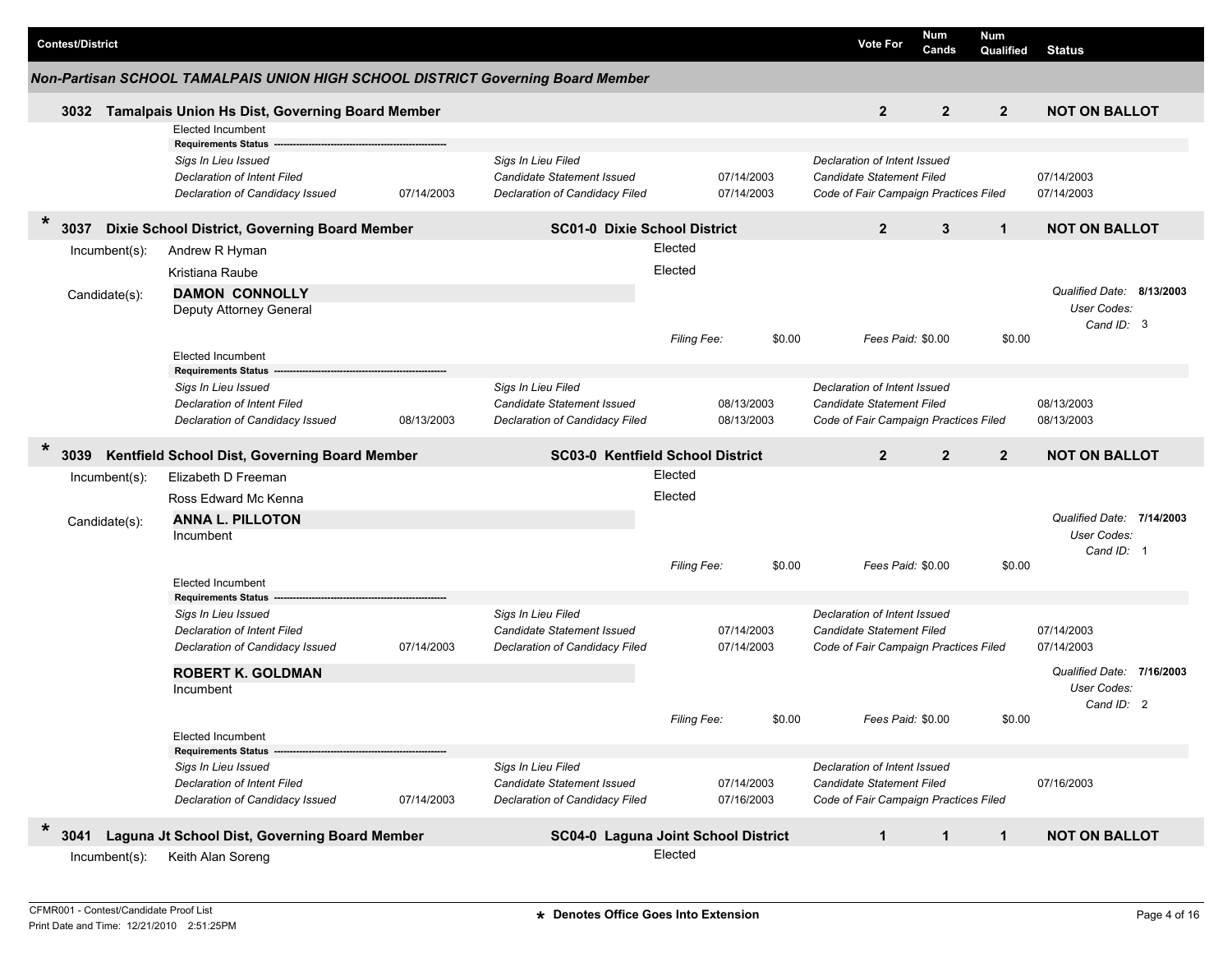| <b>Contest/District</b>           |                                                                                                                     |            |                                                                                           |                                            |                          | <b>Vote For</b>                                                                                    | Num<br>Cands                          | <b>Num</b><br>Qualified | <b>Status</b>                                          |
|-----------------------------------|---------------------------------------------------------------------------------------------------------------------|------------|-------------------------------------------------------------------------------------------|--------------------------------------------|--------------------------|----------------------------------------------------------------------------------------------------|---------------------------------------|-------------------------|--------------------------------------------------------|
|                                   | Non-Partisan SCHOOL LAGUNA JOINT SCHOOL DISTRICT Governing Board Member                                             |            |                                                                                           |                                            |                          |                                                                                                    |                                       |                         |                                                        |
| 3041                              | Laguna Jt School Dist, Governing Board Member                                                                       |            |                                                                                           |                                            |                          | $\mathbf{1}$                                                                                       | $\mathbf{1}$                          | $\mathbf{1}$            | <b>NOT ON BALLOT</b>                                   |
| Candidate(s):                     | <b>KEITH ALAN SORENG</b><br>Incumbent                                                                               |            |                                                                                           |                                            |                          |                                                                                                    |                                       |                         | Qualified Date: 8/4/2003<br>User Codes:<br>Cand ID: 1  |
|                                   | <b>Elected Incumbent</b><br><b>Requirements Status</b>                                                              |            |                                                                                           | Filing Fee:                                | \$0.00                   |                                                                                                    | Fees Paid: \$0.00                     | \$0.00                  |                                                        |
|                                   | Sigs In Lieu Issued<br><b>Declaration of Intent Filed</b><br>Declaration of Candidacy Issued                        | 08/04/2003 | Sigs In Lieu Filed<br>Candidate Statement Issued<br>Declaration of Candidacy Filed        |                                            | 08/04/2003               | Declaration of Intent Issued<br>Candidate Statement Filed<br>Code of Fair Campaign Practices Filed |                                       |                         | 08/04/2003                                             |
| $\ast$<br>3044                    | Larkspur School District, Governing Board Member                                                                    |            | SC06-0 Larkspur School District                                                           |                                            |                          | 3                                                                                                  | $\mathbf{1}$                          | $\mathbf{1}$            | <b>NOT ON BALLOT</b>                                   |
| $Incumbent(s)$ :                  | Philip L Wade<br>Julia Antonia Ritter<br>Dominique Jessica Halilej<br><b>NICOLE KOWALSKI</b>                        |            |                                                                                           | Elected<br>Appointed to Vacancy<br>Elected |                          |                                                                                                    |                                       |                         |                                                        |
| Candidate(s):                     | Appointed Incumbent                                                                                                 |            |                                                                                           | <b>Filing Fee:</b>                         | \$0.00                   |                                                                                                    | Fees Paid: \$0.00                     | \$0.00                  | Qualified Date: 8/7/2003<br>User Codes:<br>Cand ID: 1  |
|                                   | <b>Elected Incumbent</b><br><b>Requirements Status</b>                                                              |            |                                                                                           |                                            |                          |                                                                                                    |                                       |                         |                                                        |
|                                   | Sigs In Lieu Issued<br><b>Declaration of Intent Filed</b><br>Declaration of Candidacy Issued                        | 07/29/2003 | Sigs In Lieu Filed<br>Candidate Statement Issued<br>Declaration of Candidacy Filed        |                                            | 07/29/2003<br>08/07/2003 | Declaration of Intent Issued<br>Candidate Statement Filed<br>Code of Fair Campaign Practices Filed |                                       |                         | 08/07/2003<br>08/07/2003                               |
| $\ast$<br>3045                    | Larkspur School District, Governing Board Member                                                                    |            | SC06-0 Larkspur School District                                                           |                                            |                          | $\overline{2}$                                                                                     | $\overline{2}$                        | $\mathbf{1}$            | <b>NOT ON BALLOT</b>                                   |
| Incumbent(s):                     | Kevin Whitney Mangan                                                                                                |            |                                                                                           | Elected                                    |                          |                                                                                                    |                                       |                         |                                                        |
| Candidate(s):                     | Sheri Lynne Mowbray<br><b>MICHAEL FUTTERMAN</b><br>Appointed Incumbent                                              |            |                                                                                           | Elected                                    |                          |                                                                                                    |                                       |                         | Qualified Date: 8/1/2003<br>User Codes:<br>Cand ID: 1  |
|                                   | <b>Elected Incumbent</b>                                                                                            |            |                                                                                           | <b>Filing Fee:</b>                         | \$0.00                   |                                                                                                    | Fees Paid: \$0.00                     | \$0.00                  |                                                        |
|                                   | <b>Requirements Status</b><br>Sias In Lieu Issued<br>Declaration of Intent Filed<br>Declaration of Candidacy Issued | 07/16/2003 | Sigs In Lieu Filed<br><b>Candidate Statement Issued</b><br>Declaration of Candidacy Filed |                                            | 07/16/2003<br>08/01/2003 | Declaration of Intent Issued<br>Candidate Statement Filed                                          | Code of Fair Campaign Practices Filed |                         | 08/01/2003<br>08/01/2003                               |
| $\ast$<br>3047                    | <b>Lincoln School District, Governing Board Member</b>                                                              |            | <b>SC07-0 Lincoln School District</b>                                                     |                                            |                          | $\mathbf{1}$                                                                                       | $\mathbf{1}$                          | $\mathbf{1}$            | <b>NOT ON BALLOT</b>                                   |
| $Incumbent(s)$ :<br>Candidate(s): | Cheri Sue Katen<br><b>CHERI SUE KATEN</b><br>Incumbent                                                              |            |                                                                                           | Elected                                    |                          |                                                                                                    |                                       |                         | Qualified Date: 7/14/2003<br>User Codes:<br>Cand ID: 1 |
|                                   | Elected Incumbent                                                                                                   |            |                                                                                           | Filing Fee:                                | \$0.00                   |                                                                                                    | Fees Paid: \$0.00                     | \$0.00                  |                                                        |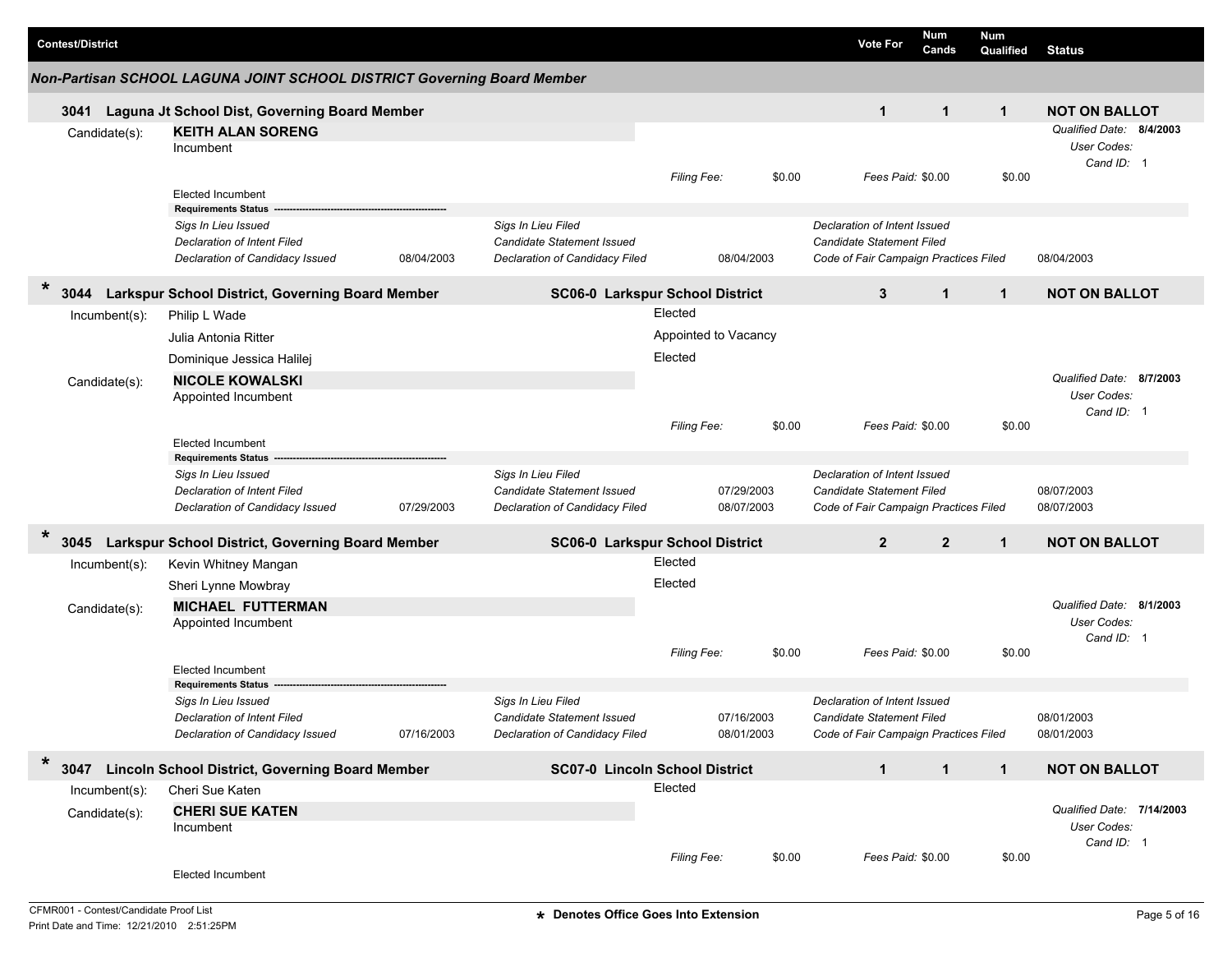|        | <b>Contest/District</b>        |                                                                                                                     |            |                                                                                           |                    |                          |        | <b>Vote For</b>                                                                                           | Num<br>Cands   | Num<br>Qualified | Status                                                 |  |
|--------|--------------------------------|---------------------------------------------------------------------------------------------------------------------|------------|-------------------------------------------------------------------------------------------|--------------------|--------------------------|--------|-----------------------------------------------------------------------------------------------------------|----------------|------------------|--------------------------------------------------------|--|
|        |                                | Non-Partisan SCHOOL LINCOLN SCHOOL DISTRICT Governing Board Member                                                  |            |                                                                                           |                    |                          |        |                                                                                                           |                |                  |                                                        |  |
|        | 3047                           | Lincoln School District, Governing Board Member                                                                     |            |                                                                                           |                    |                          |        | $\mathbf 1$                                                                                               | $\mathbf{1}$   | $\mathbf{1}$     | <b>NOT ON BALLOT</b>                                   |  |
|        |                                | <b>Requirements Status</b><br>Sigs In Lieu Issued<br>Declaration of Intent Filed<br>Declaration of Candidacy Issued | 07/14/2003 | Sigs In Lieu Filed<br>Candidate Statement Issued<br>Declaration of Candidacy Filed        |                    | 07/14/2003               |        | Declaration of Intent Issued<br>Candidate Statement Filed<br>Code of Fair Campaign Practices Filed        |                |                  | 07/14/2003                                             |  |
| $\ast$ | 3049                           | Mill Valley School Dist, Governing Board Member                                                                     |            | <b>SC08-0 Mill Valley School District</b>                                                 |                    |                          |        | $\overline{2}$                                                                                            | $\overline{2}$ | $\mathbf{1}$     | <b>NOT ON BALLOT</b>                                   |  |
|        | Incumbent(s):<br>Candidate(s): | Janet K Miller<br>Judith L Sherman<br><b>MONIB KHADEMI</b><br>Incumbent                                             |            |                                                                                           | Elected<br>Elected |                          |        |                                                                                                           |                |                  | Qualified Date: 7/14/2003<br>User Codes:               |  |
|        |                                | <b>Elected Incumbent</b>                                                                                            |            |                                                                                           | Filing Fee:        |                          | \$0.00 | Fees Paid: \$0.00                                                                                         |                | \$0.00           | Cand ID: 1                                             |  |
|        |                                | <b>Requirements Status</b><br>Sigs In Lieu Issued<br>Declaration of Intent Filed<br>Declaration of Candidacy Issued | 07/14/2003 | Sigs In Lieu Filed<br>Candidate Statement Issued<br>Declaration of Candidacy Filed        |                    | 07/14/2003<br>07/14/2003 |        | Declaration of Intent Issued<br>Candidate Statement Filed<br>Code of Fair Campaign Practices Filed        |                |                  | 07/14/2003<br>07/14/2003                               |  |
| $\ast$ | 3051                           | Nicasio School District, Governing Board Member                                                                     |            | <b>SC09-0 Nicasio School District</b>                                                     |                    |                          |        | $\mathbf{1}$                                                                                              | $\mathbf{1}$   | $\mathbf{1}$     | <b>NOT ON BALLOT</b>                                   |  |
|        | Incumbent(s):<br>Candidate(s): | Christopher Clark Mothersill<br><b>ANTONIA MARIA VAN BECKER</b><br>Writer                                           |            |                                                                                           | Elected            |                          |        |                                                                                                           |                |                  | Qualified Date: 7/23/2003<br>User Codes:<br>Cand ID: 1 |  |
|        |                                | <b>Elected Incumbent</b><br><b>Requirements Status</b>                                                              |            |                                                                                           | <b>Filing Fee:</b> |                          | \$0.00 | Fees Paid: \$0.00                                                                                         |                | \$0.00           |                                                        |  |
|        |                                | Sigs In Lieu Issued<br>Declaration of Intent Filed<br>Declaration of Candidacy Issued                               | 07/23/2003 | Sigs In Lieu Filed<br><b>Candidate Statement Issued</b><br>Declaration of Candidacy Filed |                    | 07/23/2003               |        | Declaration of Intent Issued<br><b>Candidate Statement Filed</b><br>Code of Fair Campaign Practices Filed |                |                  | 07/23/2003                                             |  |
| $\ast$ | 3053                           | Reed Union School Dist, Governing Board Member                                                                      |            | <b>SC11-0 Reed Union School District</b>                                                  |                    |                          |        | $\mathbf{2}$                                                                                              | $\overline{2}$ | $\overline{2}$   | <b>NOT ON BALLOT</b>                                   |  |
|        | Incumbent(s):<br>Candidate(s): | Merrill Tilghman Boyce<br>Lisa Anne Barry-Mathews<br><b>JEFFERY WALTON WINKLER</b><br>Incumbent                     |            |                                                                                           | Elected<br>Elected |                          |        |                                                                                                           |                |                  | Qualified Date: 7/28/2003<br>User Codes:<br>Cand ID: 1 |  |
|        |                                | <b>Elected Incumbent</b><br><b>Requirements Status</b>                                                              |            |                                                                                           | Filing Fee:        |                          | \$0.00 | Fees Paid: \$0.00                                                                                         |                | \$0.00           |                                                        |  |
|        |                                | Sigs In Lieu Issued<br>Declaration of Intent Filed<br>Declaration of Candidacy Issued                               | 07/14/2003 | Sigs In Lieu Filed<br>Candidate Statement Issued<br>Declaration of Candidacy Filed        |                    | 07/14/2003<br>07/28/2003 |        | Declaration of Intent Issued<br>Candidate Statement Filed<br>Code of Fair Campaign Practices Filed        |                |                  | 07/28/2003<br>07/28/2003                               |  |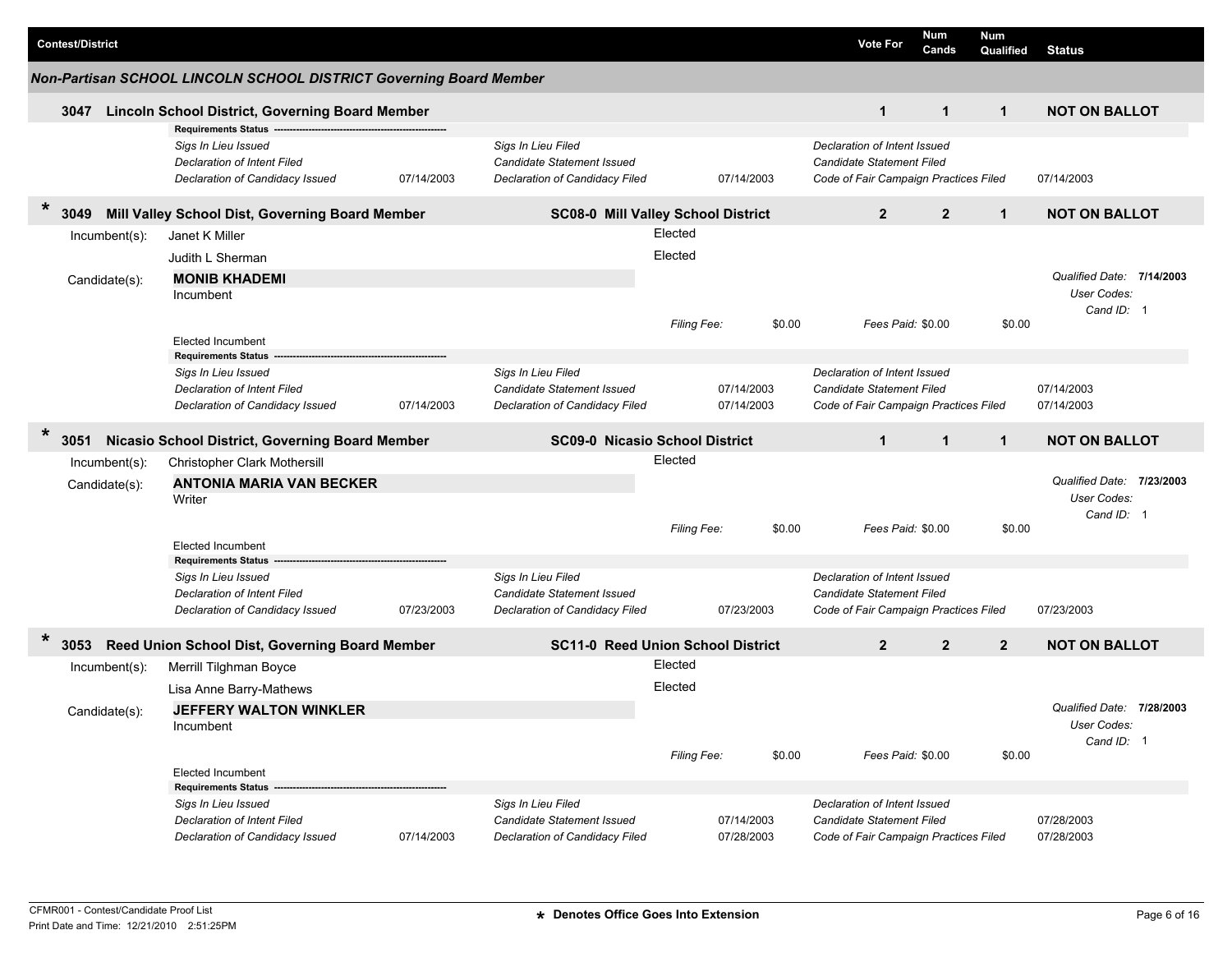| <b>Contest/District</b> |                                                                                              |            |                                                                                    |                    |                          |        | <b>Vote For</b>                                                                                           | Num<br>Cands     | Num<br>Qualified                                      | <b>Status</b>                                         |
|-------------------------|----------------------------------------------------------------------------------------------|------------|------------------------------------------------------------------------------------|--------------------|--------------------------|--------|-----------------------------------------------------------------------------------------------------------|------------------|-------------------------------------------------------|-------------------------------------------------------|
|                         | Non-Partisan SCHOOL REED UNION SCHOOL DISTRICT Governing Board Member                        |            |                                                                                    |                    |                          |        |                                                                                                           |                  |                                                       |                                                       |
| 3053                    | Reed Union School Dist, Governing Board Member                                               |            |                                                                                    |                    |                          |        | $\mathbf{2}$                                                                                              | $\boldsymbol{2}$ | $\boldsymbol{2}$                                      | <b>NOT ON BALLOT</b>                                  |
|                         | <b>LAUREL KAY WILSON</b><br>Incumbent                                                        |            |                                                                                    |                    |                          |        |                                                                                                           |                  |                                                       | Qualified Date: 8/6/2003<br>User Codes:<br>Cand ID: 2 |
|                         | <b>Elected Incumbent</b><br><b>Requirements Status</b>                                       |            |                                                                                    | Filing Fee:        |                          | \$0.00 | Fees Paid: \$0.00                                                                                         |                  | \$0.00                                                |                                                       |
|                         | Sigs In Lieu Issued<br>Declaration of Intent Filed<br>Declaration of Candidacy Issued        | 08/01/2003 | Sigs In Lieu Filed<br>Candidate Statement Issued<br>Declaration of Candidacy Filed |                    | 08/01/2003<br>08/06/2003 |        | Declaration of Intent Issued<br><b>Candidate Statement Filed</b><br>Code of Fair Campaign Practices Filed |                  |                                                       | 08/06/2003<br>08/06/2003                              |
| $\ast$<br>3061          | Union Joint School Dist, Governing Board Member                                              |            | <b>SC17-0 Union Joint School District</b>                                          |                    |                          |        | $\mathbf{1}$                                                                                              | $\mathbf{1}$     | $\mathbf{1}$                                          | <b>NOT ON BALLOT</b>                                  |
| Incumbent(s):           | Mark Louis Pomi                                                                              |            |                                                                                    | Elected            |                          |        |                                                                                                           |                  |                                                       |                                                       |
| Candidate(s):           | <b>MARK LOUIS POMI</b><br>Firefighter<br><b>Elected Incumbent</b>                            |            |                                                                                    | <b>Filing Fee:</b> |                          | \$0.00 | Fees Paid: \$0.00                                                                                         |                  | \$0.00                                                | Qualified Date: 8/5/2003<br>User Codes:<br>Cand ID: 1 |
|                         | <b>Requirements Status</b>                                                                   |            |                                                                                    |                    |                          |        |                                                                                                           |                  |                                                       |                                                       |
|                         | Sigs In Lieu Issued<br><b>Declaration of Intent Filed</b><br>Declaration of Candidacy Issued | 08/05/2003 | Sigs In Lieu Filed<br>Candidate Statement Issued<br>Declaration of Candidacy Filed |                    | 08/05/2003               |        | Declaration of Intent Issued<br><b>Candidate Statement Filed</b><br>Code of Fair Campaign Practices Filed |                  |                                                       | 08/05/2003                                            |
| $\ast$<br>5041          | Member, City Council, City of Mill Valley                                                    |            | *506-0 City Of Mill Valley                                                         |                    |                          |        | 3                                                                                                         | 3                | 3                                                     | <b>NOT ON BALLOT</b>                                  |
| Incumbent(s):           | <b>Garrett Ernest Lion</b>                                                                   |            |                                                                                    | Elected            |                          |        |                                                                                                           |                  |                                                       |                                                       |
|                         | Kenneth R Wachtel                                                                            |            |                                                                                    | Elected            |                          |        |                                                                                                           |                  |                                                       |                                                       |
|                         | Stephanie Moulton-Peters                                                                     |            |                                                                                    | Elected            |                          |        |                                                                                                           |                  |                                                       |                                                       |
| Candidate(s):           | <b>DICK SWANSON</b><br>Incumbent                                                             |            |                                                                                    |                    |                          |        |                                                                                                           |                  |                                                       | Qualified Date: 8/7/2003<br>User Codes:<br>Cand ID: 1 |
|                         | <b>Elected Incumbent</b>                                                                     |            |                                                                                    | <b>Filing Fee:</b> |                          | \$0.00 | Fees Paid: \$0.00                                                                                         |                  | \$0.00                                                |                                                       |
|                         | <b>Requirements Status</b>                                                                   |            |                                                                                    |                    |                          |        |                                                                                                           |                  |                                                       |                                                       |
|                         | Sigs In Lieu Issued<br>Declaration of Intent Filed<br>Declaration of Candidacy Issued        | 07/16/2003 | Sigs In Lieu Filed<br>Candidate Statement Issued<br>Declaration of Candidacy Filed |                    | 07/16/2003<br>08/07/2003 |        | Declaration of Intent Issued<br><b>Candidate Statement Filed</b><br>Code of Fair Campaign Practices Filed |                  |                                                       | 08/07/2003                                            |
|                         | <b>CHRISTOPHER W. RAKER</b><br>Incumbent                                                     |            |                                                                                    |                    |                          |        |                                                                                                           |                  | Qualified Date: 8/7/2003<br>User Codes:<br>Cand ID: 2 |                                                       |
|                         | Elected Incumbent                                                                            |            |                                                                                    | Filing Fee:        |                          | \$0.00 | Fees Paid: \$0.00                                                                                         |                  | \$0.00                                                |                                                       |
|                         | <b>Requirements Status</b>                                                                   |            |                                                                                    |                    |                          |        |                                                                                                           |                  |                                                       |                                                       |
|                         | Sigs In Lieu Issued<br><b>Declaration of Intent Filed</b><br>Declaration of Candidacy Issued | 07/14/2003 | Sigs In Lieu Filed<br>Candidate Statement Issued<br>Declaration of Candidacy Filed |                    | 07/14/2003<br>08/07/2003 |        | Declaration of Intent Issued<br><b>Candidate Statement Filed</b><br>Code of Fair Campaign Practices Filed |                  |                                                       | 08/07/2003                                            |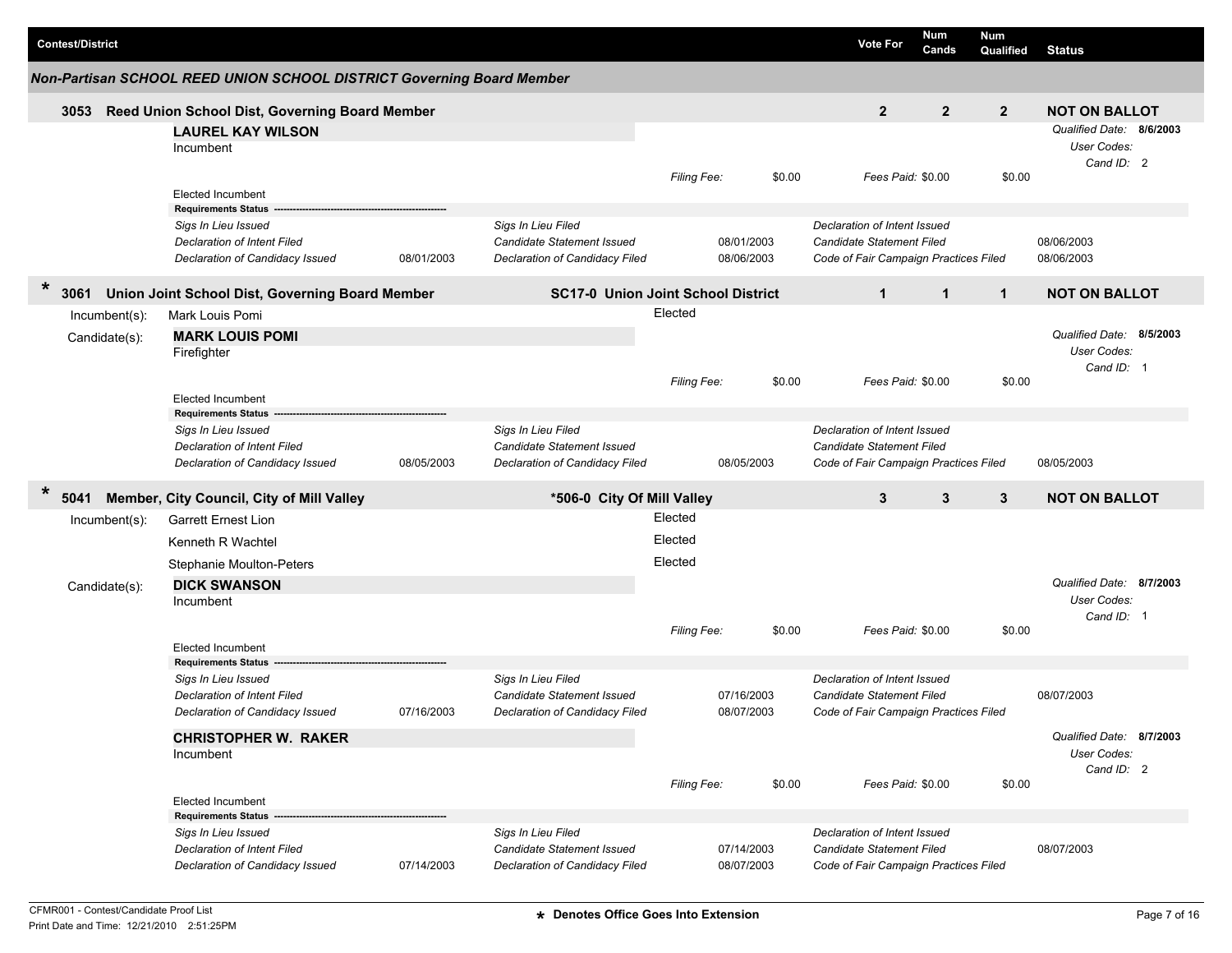| <b>Contest/District</b> |                                                                 |            |                                                      |             |            | <b>Vote For</b>                       | Num<br>Cands   | <b>Num</b><br>Qualified | <b>Status</b>             |
|-------------------------|-----------------------------------------------------------------|------------|------------------------------------------------------|-------------|------------|---------------------------------------|----------------|-------------------------|---------------------------|
|                         | Non-Partisan MUNICIPAL CITY OF MILL VALLEY Member, City Council |            |                                                      |             |            |                                       |                |                         |                           |
| 5041                    | Member, City Council, City of Mill Valley                       |            |                                                      |             |            | 3                                     | 3              | 3                       | <b>NOT ON BALLOT</b>      |
|                         | <b>ANNE B. SOLEM</b>                                            |            |                                                      |             |            |                                       |                |                         | Qualified Date: 8/7/2003  |
|                         | Incumbent                                                       |            |                                                      |             |            |                                       |                |                         | User Codes:               |
|                         |                                                                 |            |                                                      | Filing Fee: | \$0.00     | Fees Paid: \$0.00                     |                | \$0.00                  | Cand ID: 3                |
|                         | <b>Elected Incumbent</b>                                        |            |                                                      |             |            |                                       |                |                         |                           |
|                         | <b>Requirements Status</b>                                      |            |                                                      |             |            |                                       |                |                         |                           |
|                         | Sigs In Lieu Issued                                             |            | Sigs In Lieu Filed                                   |             |            | Declaration of Intent Issued          |                |                         |                           |
|                         | Declaration of Intent Filed                                     |            | Candidate Statement Issued                           |             | 07/14/2003 | Candidate Statement Filed             |                |                         | 08/07/2003                |
|                         | Declaration of Candidacy Issued                                 | 07/14/2003 | Declaration of Candidacy Filed                       |             | 08/07/2003 | Code of Fair Campaign Practices Filed |                |                         |                           |
| *<br>6008               | Director, Muir Beach Csd                                        |            | <b>CSD04-0 Muir Beach Community Services Disti</b> 2 |             |            |                                       | $\mathbf{2}$   | $\overline{2}$          | <b>NOT ON BALLOT</b>      |
| Incumbent(s):           | Scott Warren Bender                                             |            |                                                      | Elected     |            |                                       |                |                         |                           |
|                         | Steven S Shaffer                                                |            |                                                      | Elected     |            |                                       |                |                         |                           |
| Candidate(s):           | <b>MAURY BENNETT OSTROFF</b>                                    |            |                                                      |             |            |                                       |                |                         | Qualified Date: 7/18/2003 |
|                         | Appointed Incumbent                                             |            |                                                      |             |            |                                       |                |                         | User Codes:               |
|                         |                                                                 |            |                                                      |             |            |                                       |                |                         | Cand ID: 1                |
|                         |                                                                 |            |                                                      | Filing Fee: | \$0.00     | Fees Paid: \$0.00                     |                | \$0.00                  |                           |
|                         | Elected Incumbent<br><b>Requirements Status</b>                 |            |                                                      |             |            |                                       |                |                         |                           |
|                         | Sigs In Lieu Issued                                             |            | Sigs In Lieu Filed                                   |             |            | Declaration of Intent Issued          |                |                         |                           |
|                         | Declaration of Intent Filed                                     |            | Candidate Statement Issued                           |             |            | Candidate Statement Filed             |                |                         |                           |
|                         | Declaration of Candidacy Issued                                 | 07/18/2003 | Declaration of Candidacy Filed                       |             | 07/18/2003 | Code of Fair Campaign Practices Filed |                |                         | 07/18/2003                |
|                         | <b>STEVEN S. SHAFFER</b>                                        |            |                                                      |             |            |                                       |                |                         | Qualified Date: 8/8/2003  |
|                         | Retired                                                         |            |                                                      |             |            |                                       |                |                         | User Codes:               |
|                         |                                                                 |            |                                                      |             |            |                                       |                |                         | Cand ID: 2                |
|                         | <b>Elected Incumbent</b>                                        |            |                                                      | Filing Fee: | \$0.00     | Fees Paid: \$0.00                     |                | \$0.00                  |                           |
|                         | <b>Requirements Status</b>                                      |            |                                                      |             |            |                                       |                |                         |                           |
|                         | Sigs In Lieu Issued                                             |            | Sigs In Lieu Filed                                   |             |            | Declaration of Intent Issued          |                |                         |                           |
|                         | Declaration of Intent Filed                                     |            | Candidate Statement Issued                           |             |            | Candidate Statement Filed             |                |                         |                           |
|                         | Declaration of Candidacy Issued                                 | 08/08/2003 | Declaration of Candidacy Filed                       |             | 08/08/2003 | Code of Fair Campaign Practices Filed |                |                         | 08/08/2003                |
| 6018                    | Director, Kentfield Fpd                                         |            | <b>FI03-0 Kentfield Fire District</b>                |             |            | $\overline{2}$                        | $\overline{2}$ | $\overline{2}$          | <b>NOT ON BALLOT</b>      |
| Incumbent(s):           | <b>Bruce Corbet</b>                                             |            |                                                      | Elected     |            |                                       |                |                         |                           |
|                         | Michael Gerard Murray                                           |            |                                                      | Elected     |            |                                       |                |                         |                           |
| Candidate(s):           | <b>MICHAEL GERARD MURRAY</b>                                    |            |                                                      |             |            |                                       |                |                         | Qualified Date: 7/17/2003 |
|                         | Incumbent                                                       |            |                                                      |             |            |                                       |                |                         | User Codes:               |
|                         |                                                                 |            |                                                      |             |            |                                       |                |                         | Cand ID: 1                |
|                         | Elected Incumbent                                               |            |                                                      | Filing Fee: | \$0.00     | Fees Paid: \$0.00                     |                | \$0.00                  |                           |
|                         | <b>Requirements Status</b>                                      |            |                                                      |             |            |                                       |                |                         |                           |
|                         | Sigs In Lieu Issued                                             |            | Sigs In Lieu Filed                                   |             |            | Declaration of Intent Issued          |                |                         |                           |
|                         | Declaration of Intent Filed                                     |            | Candidate Statement Issued                           |             |            | Candidate Statement Filed             |                |                         |                           |
|                         | Declaration of Candidacy Issued                                 | 07/17/2003 | Declaration of Candidacy Filed                       |             | 07/17/2003 | Code of Fair Campaign Practices Filed |                |                         | 07/17/2003                |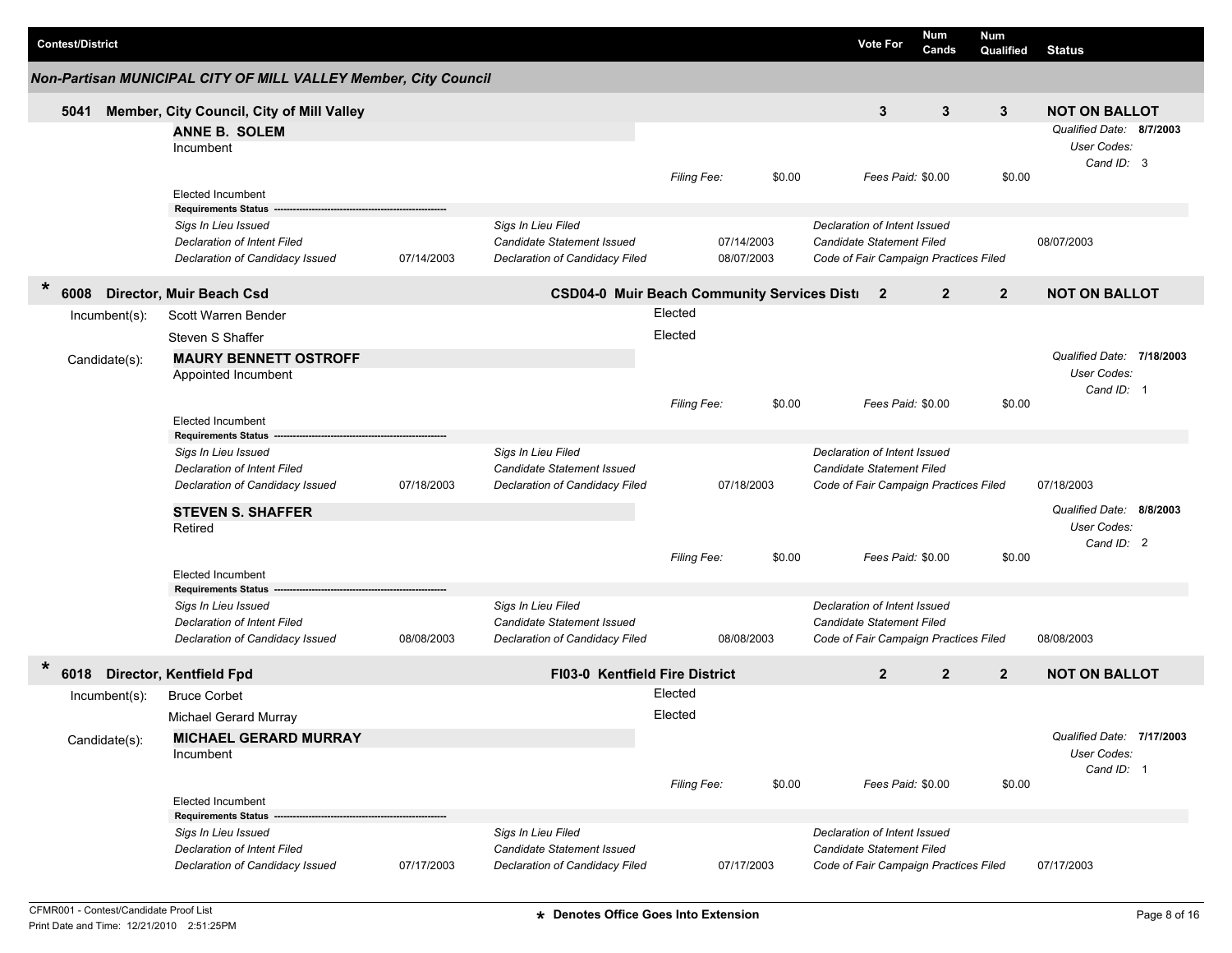| <b>Non-Partisan DISTRICT KENTFIELD FIRE PROTECTION DISTRICT Director</b><br>$\overline{2}$<br>$\overline{2}$<br>$\overline{2}$<br><b>NOT ON BALLOT</b><br>Director, Kentfield Fpd<br>6018<br>Qualified Date: 8/7/2003<br><b>JOHN WESLEY RAKOW III</b><br>User Codes:<br>Appointed Incumbent<br>Cand ID: 2<br>Filing Fee:<br>\$0.00<br>Fees Paid: \$0.00<br>\$0.00<br><b>Elected Incumbent</b><br><b>Requirements Status</b><br>Sigs In Lieu Filed<br>Declaration of Intent Issued<br>Sigs In Lieu Issued<br><b>Candidate Statement Issued</b><br><b>Candidate Statement Filed</b><br>Declaration of Intent Filed<br>08/07/2003<br>Declaration of Candidacy Filed<br>Code of Fair Campaign Practices Filed<br>08/07/2003<br>Declaration of Candidacy Issued<br>08/07/2003<br>*<br>$\overline{2}$<br>$\overline{2}$<br>$\overline{2}$<br><b>NOT ON BALLOT</b><br>Director, Sleepy Hollow Fpd<br>FI05-0 Sleepy Hollow Fire Protection District<br>6021<br>Elected<br>Frank Joseph Berto<br>Incumbent(s):<br>Elected<br>Thomas Joseph Finn<br>Qualified Date: 7/29/2003<br><b>FRANK JOSEPH BERTO</b><br>Candidate(s):<br>User Codes:<br>Incumbent<br>Cand ID: 1<br>\$0.00<br>Fees Paid: \$0.00<br>\$0.00<br><b>Filing Fee:</b><br><b>Elected Incumbent</b><br><b>Requirements Status</b><br>Sigs In Lieu Filed<br>Declaration of Intent Issued<br>Sigs In Lieu Issued<br>Declaration of Intent Filed<br><b>Candidate Statement Issued</b><br><b>Candidate Statement Filed</b><br>07/18/2003<br>07/29/2003<br>Declaration of Candidacy Issued<br>Declaration of Candidacy Filed<br>07/29/2003<br>Code of Fair Campaign Practices Filed<br>Qualified Date: 8/6/2003<br><b>THOMAS JOSEPH FINN</b><br>User Codes:<br>Incumbent<br>Cand ID: 2<br>\$0.00<br>\$0.00<br>Filing Fee:<br>Fees Paid: \$0.00<br><b>Elected Incumbent</b><br><b>Requirements Status</b><br>Sigs In Lieu Filed<br>Declaration of Intent Issued<br>Sigs In Lieu Issued<br>Declaration of Intent Filed<br><b>Candidate Statement Issued</b><br>Candidate Statement Filed<br>08/06/2003<br>Code of Fair Campaign Practices Filed<br>Declaration of Candidacy Issued<br>Declaration of Candidacy Filed<br>08/06/2003<br>08/06/2003<br>Director, Sleepy Hollow Fpd<br>$\mathbf{1}$<br>$\mathbf{1}$<br>6022<br>FI05-0 Sleepy Hollow Fire Protection District<br>$\mathbf{1}$<br><b>NOT ON BALLOT</b><br>Elected<br>Richard C Shortall Jr<br>Incumbent(s):<br>Qualified Date: 7/25/2003<br><b>GEORGE B. SZABO</b><br>Candidate(s):<br>User Codes:<br>Appointed Incumbent<br>Cand ID: 1<br>\$0.00<br>Filing Fee:<br>Fees Paid: \$0.00<br>\$0.00<br><b>Elected Incumbent</b><br><b>Requirements Status</b><br>Sigs In Lieu Filed<br>Declaration of Intent Issued<br>Sigs In Lieu Issued<br>Declaration of Intent Filed<br>Candidate Statement Issued<br>Candidate Statement Filed<br>Declaration of Candidacy Issued<br>07/18/2003<br>Declaration of Candidacy Filed<br>07/25/2003<br>Code of Fair Campaign Practices Filed<br>07/25/2003<br>$\ast$<br>Director, Stinson Beach Fpd<br>3<br>$\mathbf{3}$<br>6023<br>FI07-0 Stinson Beach Fire Protection District<br>3<br><b>NOT ON BALLOT</b> | <b>Contest/District</b> |  |  |  |  | <b>Vote For</b> | Num<br>Cands | Num<br>Qualified | <b>Status</b> |  |
|----------------------------------------------------------------------------------------------------------------------------------------------------------------------------------------------------------------------------------------------------------------------------------------------------------------------------------------------------------------------------------------------------------------------------------------------------------------------------------------------------------------------------------------------------------------------------------------------------------------------------------------------------------------------------------------------------------------------------------------------------------------------------------------------------------------------------------------------------------------------------------------------------------------------------------------------------------------------------------------------------------------------------------------------------------------------------------------------------------------------------------------------------------------------------------------------------------------------------------------------------------------------------------------------------------------------------------------------------------------------------------------------------------------------------------------------------------------------------------------------------------------------------------------------------------------------------------------------------------------------------------------------------------------------------------------------------------------------------------------------------------------------------------------------------------------------------------------------------------------------------------------------------------------------------------------------------------------------------------------------------------------------------------------------------------------------------------------------------------------------------------------------------------------------------------------------------------------------------------------------------------------------------------------------------------------------------------------------------------------------------------------------------------------------------------------------------------------------------------------------------------------------------------------------------------------------------------------------------------------------------------------------------------------------------------------------------------------------------------------------------------------------------------------------------------------------------------------------------------------------------------------------------------------------------------------------------------------------------------------------------------------------------------------------------------------------------------------------------------------------------------------------------|-------------------------|--|--|--|--|-----------------|--------------|------------------|---------------|--|
|                                                                                                                                                                                                                                                                                                                                                                                                                                                                                                                                                                                                                                                                                                                                                                                                                                                                                                                                                                                                                                                                                                                                                                                                                                                                                                                                                                                                                                                                                                                                                                                                                                                                                                                                                                                                                                                                                                                                                                                                                                                                                                                                                                                                                                                                                                                                                                                                                                                                                                                                                                                                                                                                                                                                                                                                                                                                                                                                                                                                                                                                                                                                                    |                         |  |  |  |  |                 |              |                  |               |  |
|                                                                                                                                                                                                                                                                                                                                                                                                                                                                                                                                                                                                                                                                                                                                                                                                                                                                                                                                                                                                                                                                                                                                                                                                                                                                                                                                                                                                                                                                                                                                                                                                                                                                                                                                                                                                                                                                                                                                                                                                                                                                                                                                                                                                                                                                                                                                                                                                                                                                                                                                                                                                                                                                                                                                                                                                                                                                                                                                                                                                                                                                                                                                                    |                         |  |  |  |  |                 |              |                  |               |  |
|                                                                                                                                                                                                                                                                                                                                                                                                                                                                                                                                                                                                                                                                                                                                                                                                                                                                                                                                                                                                                                                                                                                                                                                                                                                                                                                                                                                                                                                                                                                                                                                                                                                                                                                                                                                                                                                                                                                                                                                                                                                                                                                                                                                                                                                                                                                                                                                                                                                                                                                                                                                                                                                                                                                                                                                                                                                                                                                                                                                                                                                                                                                                                    |                         |  |  |  |  |                 |              |                  |               |  |
|                                                                                                                                                                                                                                                                                                                                                                                                                                                                                                                                                                                                                                                                                                                                                                                                                                                                                                                                                                                                                                                                                                                                                                                                                                                                                                                                                                                                                                                                                                                                                                                                                                                                                                                                                                                                                                                                                                                                                                                                                                                                                                                                                                                                                                                                                                                                                                                                                                                                                                                                                                                                                                                                                                                                                                                                                                                                                                                                                                                                                                                                                                                                                    |                         |  |  |  |  |                 |              |                  |               |  |
|                                                                                                                                                                                                                                                                                                                                                                                                                                                                                                                                                                                                                                                                                                                                                                                                                                                                                                                                                                                                                                                                                                                                                                                                                                                                                                                                                                                                                                                                                                                                                                                                                                                                                                                                                                                                                                                                                                                                                                                                                                                                                                                                                                                                                                                                                                                                                                                                                                                                                                                                                                                                                                                                                                                                                                                                                                                                                                                                                                                                                                                                                                                                                    |                         |  |  |  |  |                 |              |                  |               |  |
|                                                                                                                                                                                                                                                                                                                                                                                                                                                                                                                                                                                                                                                                                                                                                                                                                                                                                                                                                                                                                                                                                                                                                                                                                                                                                                                                                                                                                                                                                                                                                                                                                                                                                                                                                                                                                                                                                                                                                                                                                                                                                                                                                                                                                                                                                                                                                                                                                                                                                                                                                                                                                                                                                                                                                                                                                                                                                                                                                                                                                                                                                                                                                    |                         |  |  |  |  |                 |              |                  |               |  |
|                                                                                                                                                                                                                                                                                                                                                                                                                                                                                                                                                                                                                                                                                                                                                                                                                                                                                                                                                                                                                                                                                                                                                                                                                                                                                                                                                                                                                                                                                                                                                                                                                                                                                                                                                                                                                                                                                                                                                                                                                                                                                                                                                                                                                                                                                                                                                                                                                                                                                                                                                                                                                                                                                                                                                                                                                                                                                                                                                                                                                                                                                                                                                    |                         |  |  |  |  |                 |              |                  |               |  |
|                                                                                                                                                                                                                                                                                                                                                                                                                                                                                                                                                                                                                                                                                                                                                                                                                                                                                                                                                                                                                                                                                                                                                                                                                                                                                                                                                                                                                                                                                                                                                                                                                                                                                                                                                                                                                                                                                                                                                                                                                                                                                                                                                                                                                                                                                                                                                                                                                                                                                                                                                                                                                                                                                                                                                                                                                                                                                                                                                                                                                                                                                                                                                    |                         |  |  |  |  |                 |              |                  |               |  |
|                                                                                                                                                                                                                                                                                                                                                                                                                                                                                                                                                                                                                                                                                                                                                                                                                                                                                                                                                                                                                                                                                                                                                                                                                                                                                                                                                                                                                                                                                                                                                                                                                                                                                                                                                                                                                                                                                                                                                                                                                                                                                                                                                                                                                                                                                                                                                                                                                                                                                                                                                                                                                                                                                                                                                                                                                                                                                                                                                                                                                                                                                                                                                    |                         |  |  |  |  |                 |              |                  |               |  |
|                                                                                                                                                                                                                                                                                                                                                                                                                                                                                                                                                                                                                                                                                                                                                                                                                                                                                                                                                                                                                                                                                                                                                                                                                                                                                                                                                                                                                                                                                                                                                                                                                                                                                                                                                                                                                                                                                                                                                                                                                                                                                                                                                                                                                                                                                                                                                                                                                                                                                                                                                                                                                                                                                                                                                                                                                                                                                                                                                                                                                                                                                                                                                    |                         |  |  |  |  |                 |              |                  |               |  |
|                                                                                                                                                                                                                                                                                                                                                                                                                                                                                                                                                                                                                                                                                                                                                                                                                                                                                                                                                                                                                                                                                                                                                                                                                                                                                                                                                                                                                                                                                                                                                                                                                                                                                                                                                                                                                                                                                                                                                                                                                                                                                                                                                                                                                                                                                                                                                                                                                                                                                                                                                                                                                                                                                                                                                                                                                                                                                                                                                                                                                                                                                                                                                    |                         |  |  |  |  |                 |              |                  |               |  |
|                                                                                                                                                                                                                                                                                                                                                                                                                                                                                                                                                                                                                                                                                                                                                                                                                                                                                                                                                                                                                                                                                                                                                                                                                                                                                                                                                                                                                                                                                                                                                                                                                                                                                                                                                                                                                                                                                                                                                                                                                                                                                                                                                                                                                                                                                                                                                                                                                                                                                                                                                                                                                                                                                                                                                                                                                                                                                                                                                                                                                                                                                                                                                    |                         |  |  |  |  |                 |              |                  |               |  |
|                                                                                                                                                                                                                                                                                                                                                                                                                                                                                                                                                                                                                                                                                                                                                                                                                                                                                                                                                                                                                                                                                                                                                                                                                                                                                                                                                                                                                                                                                                                                                                                                                                                                                                                                                                                                                                                                                                                                                                                                                                                                                                                                                                                                                                                                                                                                                                                                                                                                                                                                                                                                                                                                                                                                                                                                                                                                                                                                                                                                                                                                                                                                                    |                         |  |  |  |  |                 |              |                  |               |  |
|                                                                                                                                                                                                                                                                                                                                                                                                                                                                                                                                                                                                                                                                                                                                                                                                                                                                                                                                                                                                                                                                                                                                                                                                                                                                                                                                                                                                                                                                                                                                                                                                                                                                                                                                                                                                                                                                                                                                                                                                                                                                                                                                                                                                                                                                                                                                                                                                                                                                                                                                                                                                                                                                                                                                                                                                                                                                                                                                                                                                                                                                                                                                                    |                         |  |  |  |  |                 |              |                  |               |  |
|                                                                                                                                                                                                                                                                                                                                                                                                                                                                                                                                                                                                                                                                                                                                                                                                                                                                                                                                                                                                                                                                                                                                                                                                                                                                                                                                                                                                                                                                                                                                                                                                                                                                                                                                                                                                                                                                                                                                                                                                                                                                                                                                                                                                                                                                                                                                                                                                                                                                                                                                                                                                                                                                                                                                                                                                                                                                                                                                                                                                                                                                                                                                                    |                         |  |  |  |  |                 |              |                  |               |  |
|                                                                                                                                                                                                                                                                                                                                                                                                                                                                                                                                                                                                                                                                                                                                                                                                                                                                                                                                                                                                                                                                                                                                                                                                                                                                                                                                                                                                                                                                                                                                                                                                                                                                                                                                                                                                                                                                                                                                                                                                                                                                                                                                                                                                                                                                                                                                                                                                                                                                                                                                                                                                                                                                                                                                                                                                                                                                                                                                                                                                                                                                                                                                                    |                         |  |  |  |  |                 |              |                  |               |  |
|                                                                                                                                                                                                                                                                                                                                                                                                                                                                                                                                                                                                                                                                                                                                                                                                                                                                                                                                                                                                                                                                                                                                                                                                                                                                                                                                                                                                                                                                                                                                                                                                                                                                                                                                                                                                                                                                                                                                                                                                                                                                                                                                                                                                                                                                                                                                                                                                                                                                                                                                                                                                                                                                                                                                                                                                                                                                                                                                                                                                                                                                                                                                                    |                         |  |  |  |  |                 |              |                  |               |  |
|                                                                                                                                                                                                                                                                                                                                                                                                                                                                                                                                                                                                                                                                                                                                                                                                                                                                                                                                                                                                                                                                                                                                                                                                                                                                                                                                                                                                                                                                                                                                                                                                                                                                                                                                                                                                                                                                                                                                                                                                                                                                                                                                                                                                                                                                                                                                                                                                                                                                                                                                                                                                                                                                                                                                                                                                                                                                                                                                                                                                                                                                                                                                                    |                         |  |  |  |  |                 |              |                  |               |  |
|                                                                                                                                                                                                                                                                                                                                                                                                                                                                                                                                                                                                                                                                                                                                                                                                                                                                                                                                                                                                                                                                                                                                                                                                                                                                                                                                                                                                                                                                                                                                                                                                                                                                                                                                                                                                                                                                                                                                                                                                                                                                                                                                                                                                                                                                                                                                                                                                                                                                                                                                                                                                                                                                                                                                                                                                                                                                                                                                                                                                                                                                                                                                                    |                         |  |  |  |  |                 |              |                  |               |  |
|                                                                                                                                                                                                                                                                                                                                                                                                                                                                                                                                                                                                                                                                                                                                                                                                                                                                                                                                                                                                                                                                                                                                                                                                                                                                                                                                                                                                                                                                                                                                                                                                                                                                                                                                                                                                                                                                                                                                                                                                                                                                                                                                                                                                                                                                                                                                                                                                                                                                                                                                                                                                                                                                                                                                                                                                                                                                                                                                                                                                                                                                                                                                                    |                         |  |  |  |  |                 |              |                  |               |  |
|                                                                                                                                                                                                                                                                                                                                                                                                                                                                                                                                                                                                                                                                                                                                                                                                                                                                                                                                                                                                                                                                                                                                                                                                                                                                                                                                                                                                                                                                                                                                                                                                                                                                                                                                                                                                                                                                                                                                                                                                                                                                                                                                                                                                                                                                                                                                                                                                                                                                                                                                                                                                                                                                                                                                                                                                                                                                                                                                                                                                                                                                                                                                                    |                         |  |  |  |  |                 |              |                  |               |  |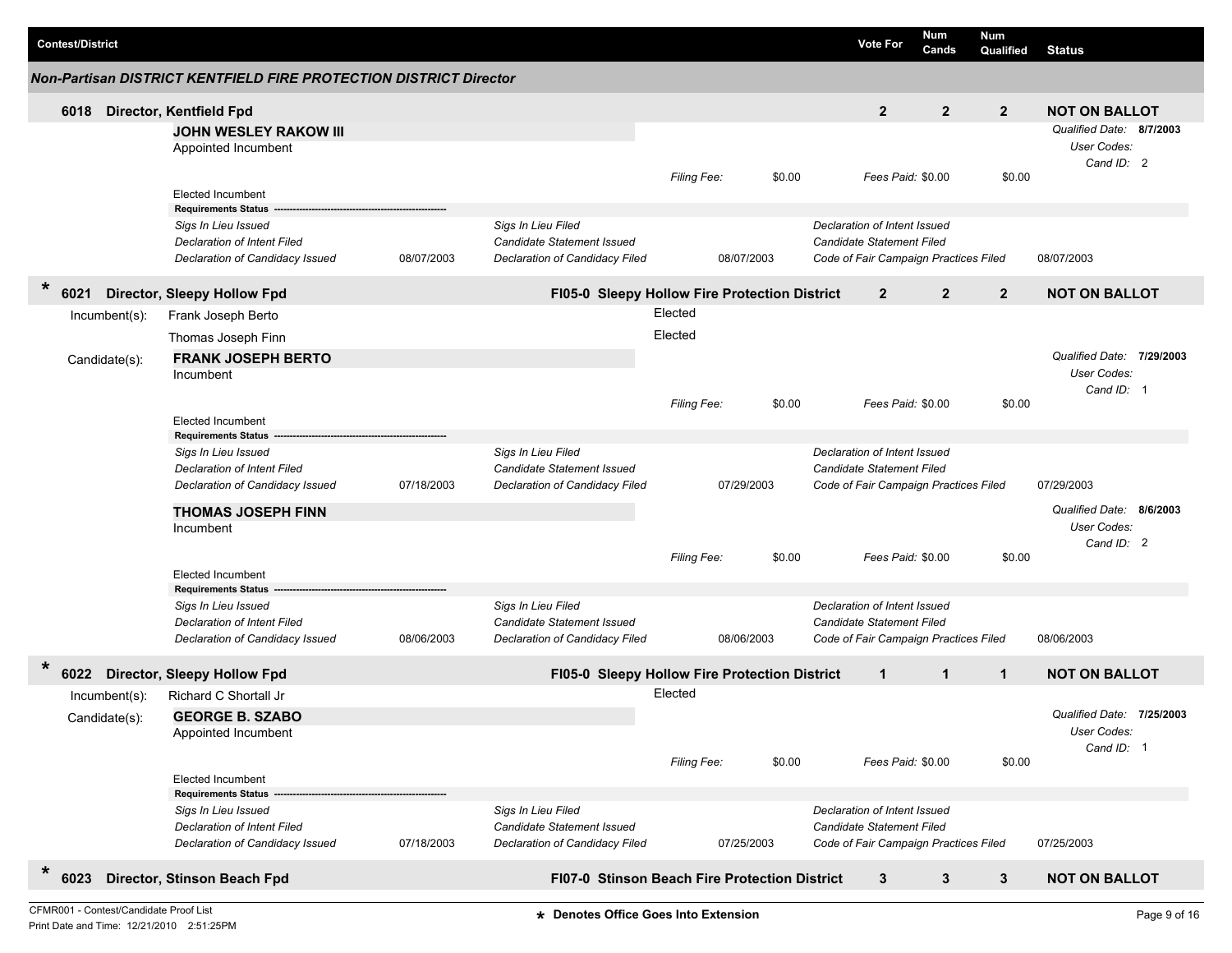|        | <b>Contest/District</b> |                  |                                    |            |                                            |                                                      |            |        | <b>Vote For</b>                       | Num<br>Cands | <b>Num</b><br>Qualified | <b>Status</b>             |  |
|--------|-------------------------|------------------|------------------------------------|------------|--------------------------------------------|------------------------------------------------------|------------|--------|---------------------------------------|--------------|-------------------------|---------------------------|--|
| $\ast$ | 6023                    |                  | Director, Stinson Beach Fpd        |            |                                            | <b>FI07-0 Stinson Beach Fire Protection District</b> |            |        | 3                                     | 3            | 3                       | <b>NOT ON BALLOT</b>      |  |
|        |                         | $Incumbent(s)$ : | Christopher J Harrington           |            |                                            | Elected                                              |            |        |                                       |              |                         |                           |  |
|        |                         |                  | Philip Joseph O Brien              |            |                                            | Elected                                              |            |        |                                       |              |                         |                           |  |
|        |                         |                  | John R Washington                  |            |                                            | Elected                                              |            |        |                                       |              |                         |                           |  |
|        |                         | Candidate(s):    | PHILIP JOSEPH O BRIEN              |            |                                            |                                                      |            |        |                                       |              |                         | Qualified Date: 8/4/2003  |  |
|        |                         |                  | Incumbent                          |            |                                            |                                                      |            |        |                                       |              |                         | User Codes:               |  |
|        |                         |                  |                                    |            |                                            |                                                      |            | \$0.00 | Fees Paid: \$0.00                     |              | \$0.00                  | Cand ID: 1                |  |
|        |                         |                  | <b>Elected Incumbent</b>           |            |                                            | <b>Filing Fee:</b>                                   |            |        |                                       |              |                         |                           |  |
|        |                         |                  | <b>Requirements Status</b>         |            |                                            |                                                      |            |        |                                       |              |                         |                           |  |
|        |                         |                  | Sigs In Lieu Issued                |            | Sigs In Lieu Filed                         |                                                      |            |        | Declaration of Intent Issued          |              |                         |                           |  |
|        |                         |                  | <b>Declaration of Intent Filed</b> |            | Candidate Statement Issued                 |                                                      |            |        | Candidate Statement Filed             |              |                         |                           |  |
|        |                         |                  | Declaration of Candidacy Issued    | 08/04/2003 | Declaration of Candidacy Filed             |                                                      | 08/04/2003 |        | Code of Fair Campaign Practices Filed |              |                         | 08/04/2003                |  |
|        |                         |                  | <b>JOHN R. WASHINGTON</b>          |            |                                            |                                                      |            |        |                                       |              |                         | Qualified Date: 8/5/2003  |  |
|        |                         |                  | Contractor                         |            |                                            |                                                      |            |        |                                       |              |                         | User Codes:               |  |
|        |                         |                  |                                    |            |                                            | <b>Filing Fee:</b>                                   |            | \$0.00 | Fees Paid: \$0.00                     |              | \$0.00                  | Cand ID: 2                |  |
|        |                         |                  | <b>Elected Incumbent</b>           |            |                                            |                                                      |            |        |                                       |              |                         |                           |  |
|        |                         |                  | <b>Requirements Status</b>         |            |                                            |                                                      |            |        |                                       |              |                         |                           |  |
|        |                         |                  | Sigs In Lieu Issued                |            | Sigs In Lieu Filed                         |                                                      |            |        | Declaration of Intent Issued          |              |                         |                           |  |
|        |                         |                  | <b>Declaration of Intent Filed</b> |            | Candidate Statement Issued                 |                                                      |            |        | Candidate Statement Filed             |              |                         |                           |  |
|        |                         |                  | Declaration of Candidacy Issued    | 08/05/2003 | Declaration of Candidacy Filed             |                                                      | 08/05/2003 |        | Code of Fair Campaign Practices Filed |              |                         | 08/05/2003                |  |
|        |                         |                  | <b>CHRISTOPHER J. HARRINGTON</b>   |            |                                            |                                                      |            |        |                                       |              |                         | Qualified Date: 8/6/2003  |  |
|        |                         |                  | Appointed Incumbent                |            |                                            |                                                      |            |        |                                       |              |                         | User Codes:               |  |
|        |                         |                  |                                    |            |                                            | Filing Fee:                                          |            | \$0.00 | Fees Paid: \$0.00                     |              | \$0.00                  | Cand ID: 3                |  |
|        |                         |                  | <b>Elected Incumbent</b>           |            |                                            |                                                      |            |        |                                       |              |                         |                           |  |
|        |                         |                  | <b>Requirements Status</b>         |            |                                            |                                                      |            |        |                                       |              |                         |                           |  |
|        |                         |                  | Sigs In Lieu Issued                |            | Sigs In Lieu Filed                         |                                                      |            |        | Declaration of Intent Issued          |              |                         |                           |  |
|        |                         |                  | <b>Declaration of Intent Filed</b> | 08/06/2003 | Candidate Statement Issued                 |                                                      | 08/06/2003 |        | Candidate Statement Filed             |              |                         | 08/06/2003                |  |
|        |                         |                  | Declaration of Candidacy Issued    |            | Declaration of Candidacy Filed             |                                                      |            |        | Code of Fair Campaign Practices Filed |              |                         |                           |  |
| $\ast$ | 6026                    |                  | Director, Southern Marin Fpd       |            | FI06-0 Southern Marin Fire Protection Dist |                                                      |            |        | 3                                     | 3            | 3                       | <b>NOT ON BALLOT</b>      |  |
|        |                         | $Incumbent(s)$ : | Cathryn Ann Hilliard               |            |                                            | Elected                                              |            |        |                                       |              |                         |                           |  |
|        |                         |                  | Ronald Rolland Barney              |            |                                            | Elected                                              |            |        |                                       |              |                         |                           |  |
|        |                         |                  | Douglas Lyman Wriston              |            |                                            | Elected                                              |            |        |                                       |              |                         |                           |  |
|        |                         | Candidate(s):    | <b>DOUGLAS WRISTON</b>             |            |                                            |                                                      |            |        |                                       |              |                         | Qualified Date: 7/23/2003 |  |
|        |                         |                  | Incumbent                          |            |                                            |                                                      |            |        |                                       |              |                         | User Codes:               |  |
|        |                         |                  |                                    |            |                                            |                                                      |            |        |                                       |              |                         | Cand ID: 1                |  |
|        |                         |                  | <b>Elected Incumbent</b>           |            |                                            | Filing Fee:                                          |            | \$0.00 | Fees Paid: \$0.00                     |              | \$0.00                  |                           |  |
|        |                         |                  | <b>Requirements Status</b>         |            |                                            |                                                      |            |        |                                       |              |                         |                           |  |
|        |                         |                  | Sigs In Lieu Issued                |            | Sigs In Lieu Filed                         |                                                      |            |        | Declaration of Intent Issued          |              |                         |                           |  |
|        |                         |                  | Declaration of Intent Filed        |            | Candidate Statement Issued                 |                                                      | 07/23/2003 |        | <b>Candidate Statement Filed</b>      |              |                         | 07/23/2003                |  |
|        |                         |                  | Declaration of Candidacy Issued    | 07/23/2003 | Declaration of Candidacy Filed             |                                                      | 07/23/2003 |        | Code of Fair Campaign Practices Filed |              |                         | 07/23/2003                |  |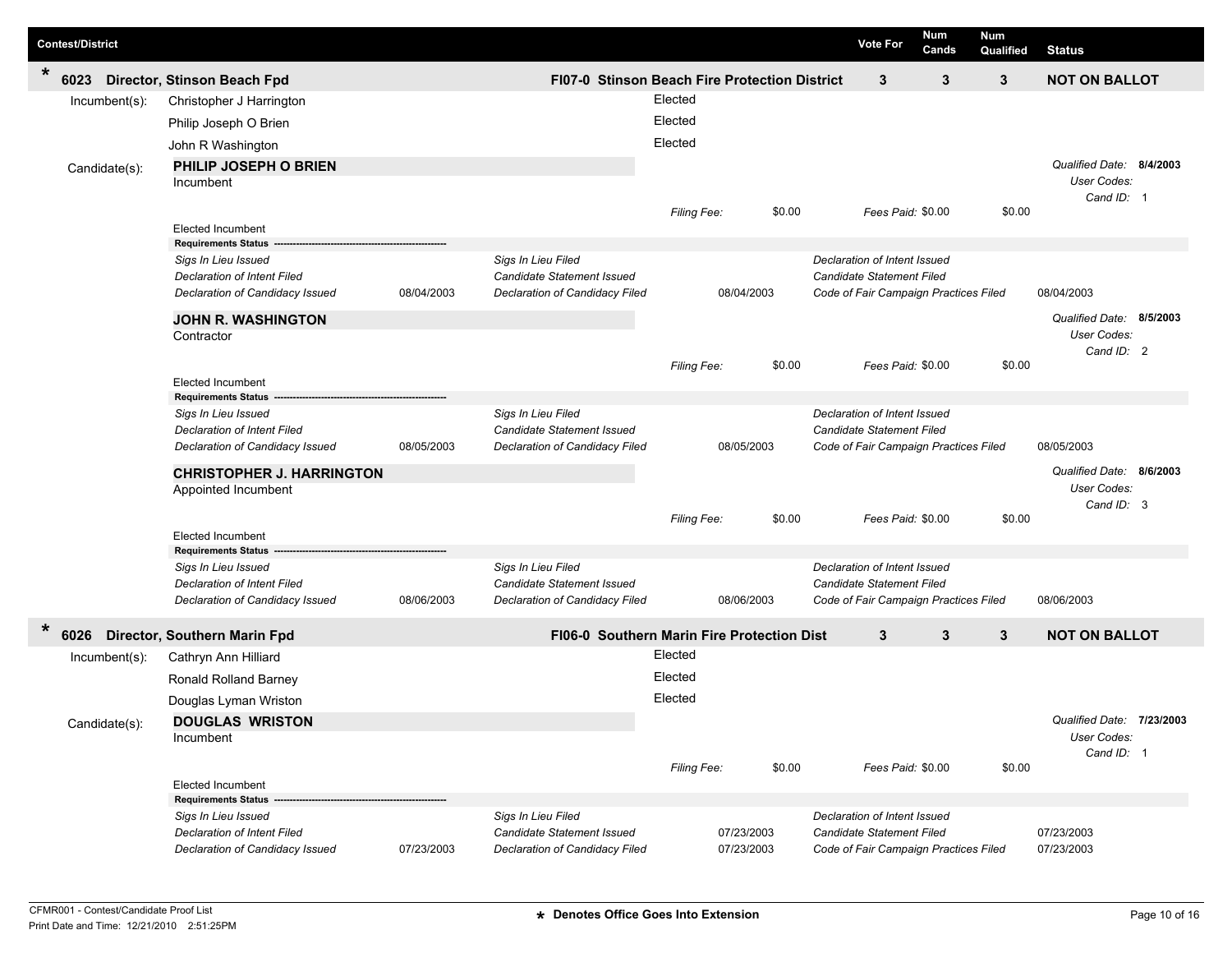|         | <b>Contest/District</b>              |               |                                                                                                                            |                                         |                                                                                    |                      |                          |                | <b>Vote For</b>                                                                                    | <b>Num</b><br>Cands | Num<br>Qualified     | <b>Status</b>                                                 |  |
|---------|--------------------------------------|---------------|----------------------------------------------------------------------------------------------------------------------------|-----------------------------------------|------------------------------------------------------------------------------------|----------------------|--------------------------|----------------|----------------------------------------------------------------------------------------------------|---------------------|----------------------|---------------------------------------------------------------|--|
|         |                                      |               | <b>Non-Partisan DISTRICT SOUTHERN MARIN FIRE PROTECTION DISTRICT Director</b>                                              |                                         |                                                                                    |                      |                          |                |                                                                                                    |                     |                      |                                                               |  |
|         | 6026                                 |               | Director, Southern Marin Fpd                                                                                               |                                         |                                                                                    |                      |                          |                | 3                                                                                                  | 3                   | 3                    | <b>NOT ON BALLOT</b>                                          |  |
|         |                                      |               | <b>CURRY L. ECKELHOFF</b><br>Incumbent                                                                                     |                                         |                                                                                    |                      |                          |                |                                                                                                    |                     |                      | Qualified Date: 7/28/2003<br>User Codes:<br>Cand ID: 2        |  |
|         |                                      |               | <b>Elected Incumbent</b>                                                                                                   |                                         |                                                                                    | Filing Fee:          |                          | \$0.00         | Fees Paid: \$0.00                                                                                  |                     | \$0.00               |                                                               |  |
|         |                                      |               | <b>Requirements Status</b><br>Sigs In Lieu Issued<br><b>Declaration of Intent Filed</b><br>Declaration of Candidacy Issued | 07/28/2003                              | Sigs In Lieu Filed<br>Candidate Statement Issued<br>Declaration of Candidacy Filed |                      | 07/28/2003               |                | Declaration of Intent Issued<br>Candidate Statement Filed<br>Code of Fair Campaign Practices Filed |                     |                      | 07/28/2003                                                    |  |
|         |                                      |               | <b>RON BARNEY</b><br><b>Retired Firefighter</b>                                                                            |                                         |                                                                                    | Filing Fee:          |                          | \$0.00         | Fees Paid: \$0.00                                                                                  |                     | \$0.00               | Qualified Date: 8/4/2003<br>User Codes:<br>Cand ID: 3         |  |
|         |                                      |               | Elected Incumbent                                                                                                          |                                         |                                                                                    |                      |                          |                |                                                                                                    |                     |                      |                                                               |  |
|         |                                      |               | <b>Requirements Status</b><br>Sigs In Lieu Issued<br><b>Declaration of Intent Filed</b><br>Declaration of Candidacy Issued | 08/04/2003                              | Sigs In Lieu Filed<br>Candidate Statement Issued<br>Declaration of Candidacy Filed |                      | 08/04/2003               |                | Declaration of Intent Issued<br>Candidate Statement Filed<br>Code of Fair Campaign Practices Filed |                     |                      | 08/04/2003                                                    |  |
| $\star$ | <b>Director, Tiburon Fpd</b><br>6028 |               |                                                                                                                            | FI09-0 Tiburon Fire Protection District |                                                                                    |                      |                          | $\overline{2}$ | $\overline{2}$                                                                                     | $\overline{2}$      | <b>NOT ON BALLOT</b> |                                                               |  |
|         |                                      | Incumbent(s): | <b>Steve James Sears</b>                                                                                                   |                                         |                                                                                    | Appointed to Vacancy |                          |                |                                                                                                    |                     |                      |                                                               |  |
|         |                                      |               | Robert G Miller                                                                                                            |                                         |                                                                                    | Elected              |                          |                |                                                                                                    |                     |                      |                                                               |  |
|         |                                      | Candidate(s): | <b>FRED C. HANNAHS</b>                                                                                                     |                                         |                                                                                    |                      |                          |                |                                                                                                    |                     |                      | Qualified Date: 7/22/2003<br>User Codes:                      |  |
|         |                                      |               | Incumbent                                                                                                                  |                                         |                                                                                    | <b>Filing Fee:</b>   |                          | \$0.00         | Fees Paid: \$0.00                                                                                  |                     | \$0.00               | Cand ID: 1                                                    |  |
|         |                                      |               | <b>Elected Incumbent</b><br><b>Requirements Status</b>                                                                     |                                         |                                                                                    |                      |                          |                |                                                                                                    |                     |                      |                                                               |  |
|         |                                      |               | Sigs In Lieu Issued<br><b>Declaration of Intent Filed</b><br>Declaration of Candidacy Issued                               | 07/14/2003                              | Sigs In Lieu Filed<br>Candidate Statement Issued<br>Declaration of Candidacy Filed |                      | 07/14/2003<br>07/22/2003 |                | Declaration of Intent Issued<br>Candidate Statement Filed<br>Code of Fair Campaign Practices Filed |                     |                      | 07/22/2003<br>07/22/2003                                      |  |
|         |                                      |               | <b>RICHARD B. WEINSTEIN</b><br>Incumbent                                                                                   |                                         |                                                                                    | <b>Filing Fee:</b>   |                          | \$0.00         | Fees Paid: \$0.00                                                                                  |                     | \$0.00               | Qualified Date: 7/17/2003<br><b>User Codes:</b><br>Cand ID: 2 |  |
|         |                                      |               | Elected Incumbent                                                                                                          |                                         |                                                                                    |                      |                          |                |                                                                                                    |                     |                      |                                                               |  |
|         |                                      |               | <b>Requirements Status</b><br>Sigs In Lieu Issued<br><b>Declaration of Intent Filed</b><br>Declaration of Candidacy Issued | 07/17/2003                              | Sigs In Lieu Filed<br>Candidate Statement Issued<br>Declaration of Candidacy Filed |                      | 07/17/2003<br>07/17/2003 |                | Declaration of Intent Issued<br>Candidate Statement Filed<br>Code of Fair Campaign Practices Filed |                     |                      | 07/17/2003<br>07/17/2003                                      |  |
| $\star$ | 6033                                 |               | <b>Director, Inverness Pud</b>                                                                                             |                                         | PUD02-0 Inverness Public Utility District                                          |                      |                          |                | 3                                                                                                  | 3                   | $\mathbf{3}$         | <b>NOT ON BALLOT</b>                                          |  |
|         |                                      | Incumbent(s): | Michael Dunlea Mc Eneany                                                                                                   |                                         |                                                                                    | Elected              |                          |                |                                                                                                    |                     |                      |                                                               |  |
|         |                                      |               | Laura Bratenahl Alderdice                                                                                                  |                                         |                                                                                    | Elected              |                          |                |                                                                                                    |                     |                      |                                                               |  |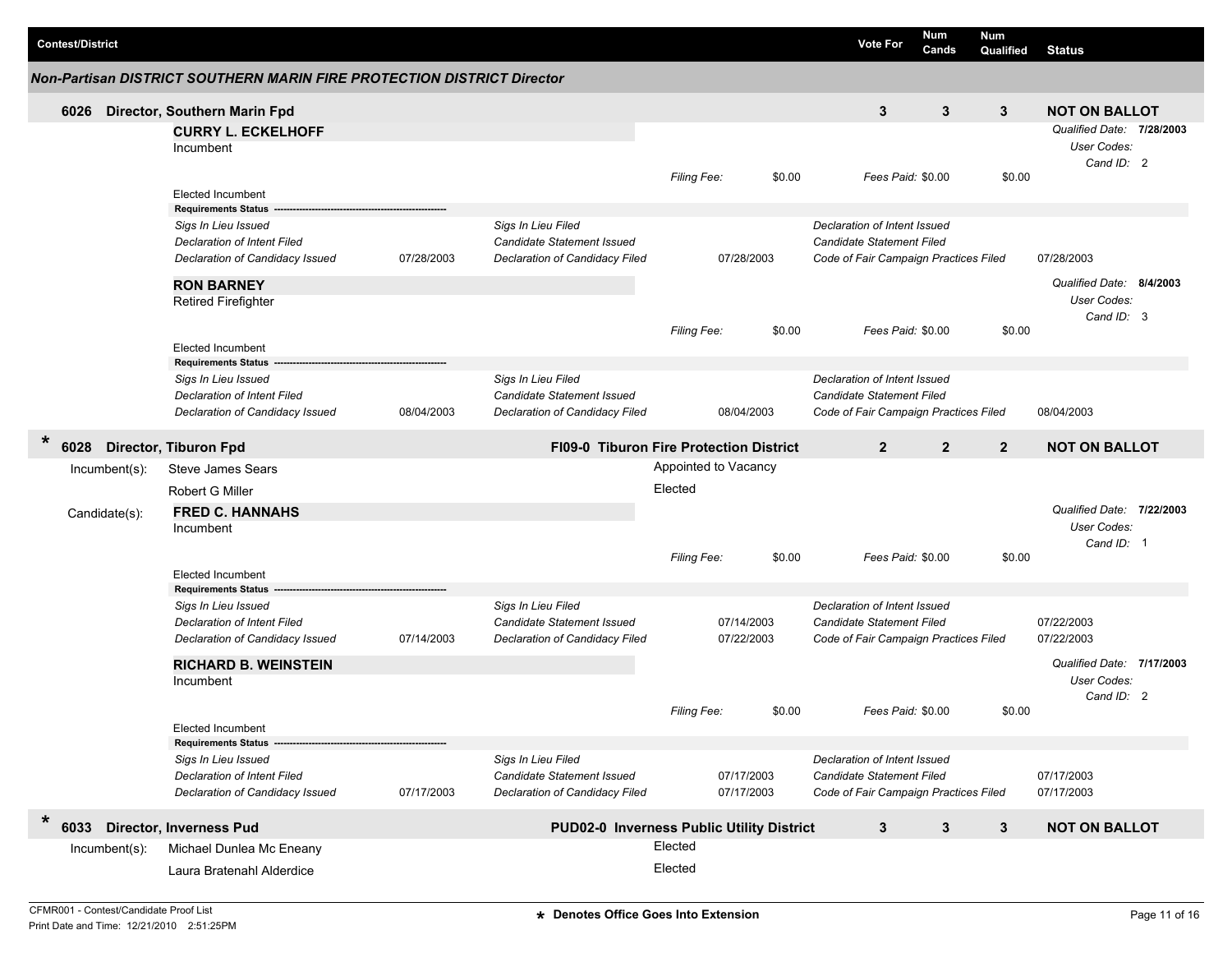| <b>Contest/District</b>                                          |                                                                                                                                                           |            |                                                                                    |                               |                          | <b>Vote For</b>                                                                                    | Num<br>Cands | Num<br>Qualified | <b>Status</b>                                          |  |
|------------------------------------------------------------------|-----------------------------------------------------------------------------------------------------------------------------------------------------------|------------|------------------------------------------------------------------------------------|-------------------------------|--------------------------|----------------------------------------------------------------------------------------------------|--------------|------------------|--------------------------------------------------------|--|
| *<br>6033<br><b>Director, Inverness Pud</b>                      |                                                                                                                                                           |            | PUD02-0 Inverness Public Utility District                                          |                               |                          | 3                                                                                                  | 3            | $\mathbf{3}$     | <b>NOT ON BALLOT</b>                                   |  |
| Incumbent(s):<br>Candidate(s):<br>Incumbent                      | Alden Sharp Adkins<br><b>WILLIAM RENWICK CAMPBELL</b>                                                                                                     |            |                                                                                    | Appointed to Vacancy          |                          |                                                                                                    |              |                  | Qualified Date: 7/21/2003<br>User Codes:<br>Cand ID: 1 |  |
|                                                                  | Elected Incumbent                                                                                                                                         |            |                                                                                    | Filing Fee:                   | \$0.00                   | Fees Paid: \$0.00                                                                                  |              | \$0.00           |                                                        |  |
| Incumbent                                                        | <b>Requirements Status</b><br>Sigs In Lieu Issued<br><b>Declaration of Intent Filed</b><br>Declaration of Candidacy Issued<br><b>BARBARA DEWEY</b>        | 07/15/2003 | Sigs In Lieu Filed<br>Candidate Statement Issued<br>Declaration of Candidacy Filed |                               | 07/21/2003               | Declaration of Intent Issued<br>Candidate Statement Filed<br>Code of Fair Campaign Practices Filed |              |                  | 07/21/2003<br>Qualified Date: 7/30/2003<br>User Codes: |  |
|                                                                  | <b>Elected Incumbent</b>                                                                                                                                  |            |                                                                                    | Filing Fee:                   | \$0.00                   | Fees Paid: \$0.00                                                                                  |              | \$0.00           | Cand ID: 2                                             |  |
| Firefighter                                                      | <b>Requirements Status</b><br>Sigs In Lieu Issued<br><b>Declaration of Intent Filed</b><br>Declaration of Candidacy Issued<br><b>MICHAEL D. MC ENEANY</b> | 07/15/2003 | Sigs In Lieu Filed<br>Candidate Statement Issued<br>Declaration of Candidacy Filed |                               | 07/30/2003               | Declaration of Intent Issued<br>Candidate Statement Filed<br>Code of Fair Campaign Practices Filed |              |                  | 07/30/2003<br>Qualified Date: 8/6/2003<br>User Codes:  |  |
|                                                                  | <b>Elected Incumbent</b>                                                                                                                                  |            |                                                                                    | Filing Fee:                   | \$0.00                   | Fees Paid: \$0.00                                                                                  |              | \$0.00           | Cand ID: 3                                             |  |
|                                                                  | <b>Requirements Status</b><br>Sigs In Lieu Issued<br><b>Declaration of Intent Filed</b><br>Declaration of Candidacy Issued                                | 07/15/2003 | Sigs In Lieu Filed<br>Candidate Statement Issued<br>Declaration of Candidacy Filed |                               | 08/06/2003               | Declaration of Intent Issued<br>Candidate Statement Filed<br>Code of Fair Campaign Practices Filed |              |                  | 08/06/2003                                             |  |
| $\star$<br>6039<br>Director, Sanitary Dis 5 - Tib                |                                                                                                                                                           |            | SA02-0 Tiburon Sanitary District No. 5                                             |                               |                          | 3                                                                                                  | 3            | $\mathbf{3}$     | <b>NOT ON BALLOT</b>                                   |  |
| Incumbent(s):<br><b>Bill Brady</b><br>Candidate(s):<br>Incumbent | Corinne W Wiley<br>Claire Marie McAuliffe<br><b>FRED C. HANNAHS</b>                                                                                       |            |                                                                                    | Elected<br>Elected<br>Elected |                          |                                                                                                    |              |                  | Qualified Date: 7/22/2003<br>User Codes:               |  |
|                                                                  | Elected Incumbent                                                                                                                                         |            |                                                                                    | Filing Fee:                   | \$0.00                   | Fees Paid: \$0.00                                                                                  |              | \$0.00           | Cand ID: 1                                             |  |
|                                                                  | <b>Requirements Status</b><br>Sigs In Lieu Issued<br>Declaration of Intent Filed<br>Declaration of Candidacy Issued                                       | 07/14/2003 | Sigs In Lieu Filed<br>Candidate Statement Issued<br>Declaration of Candidacy Filed |                               | 07/14/2003<br>07/22/2003 | Declaration of Intent Issued<br>Candidate Statement Filed<br>Code of Fair Campaign Practices Filed |              |                  | 07/22/2003<br>07/22/2003                               |  |
| Incumbent                                                        | <b>RICHARD B. WEINSTEIN</b>                                                                                                                               |            |                                                                                    | Filing Fee:                   | \$0.00                   | Fees Paid: \$0.00                                                                                  |              | \$0.00           | Qualified Date: 7/17/2003<br>User Codes:<br>Cand ID: 2 |  |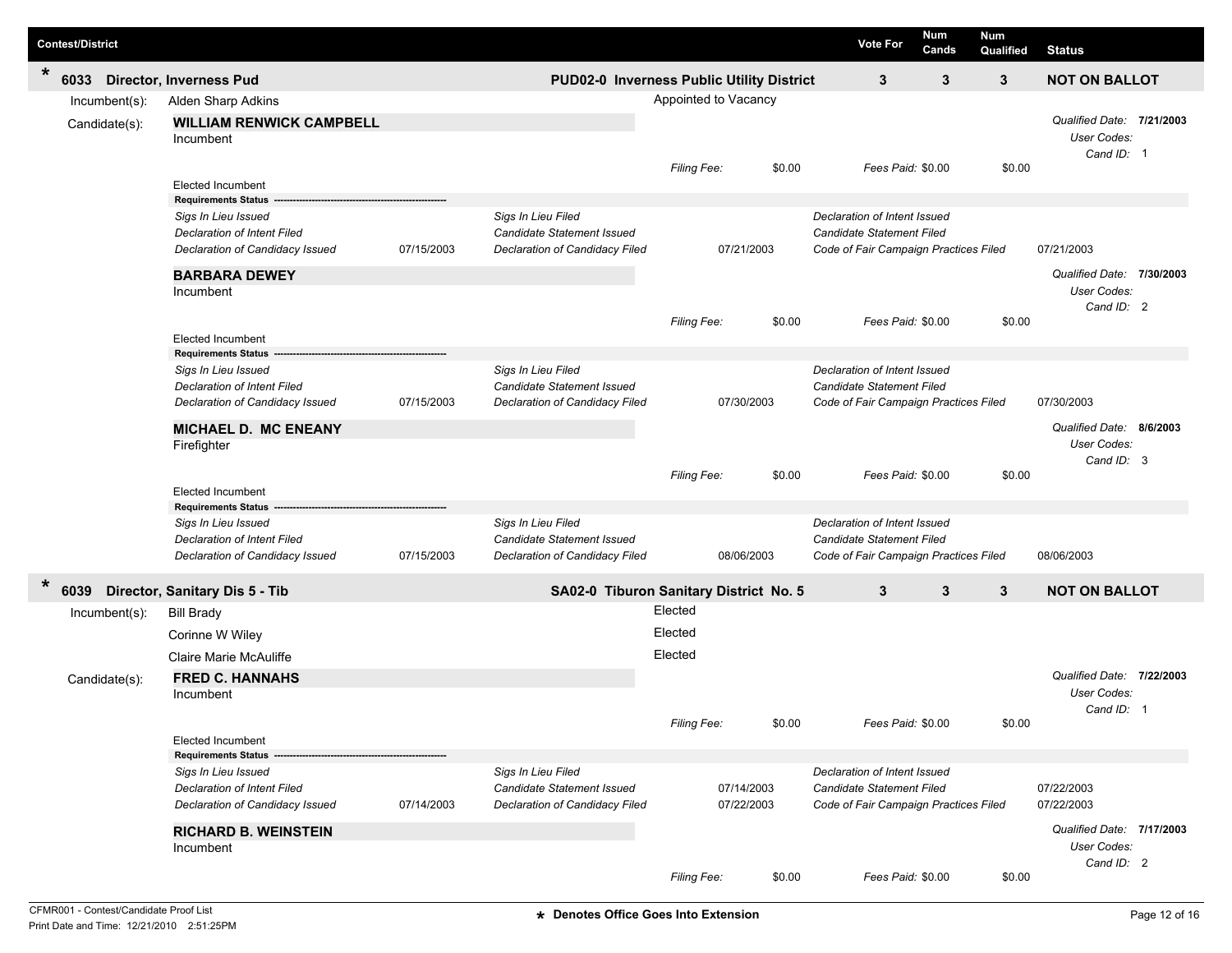| <b>Contest/District</b> |                  |                                                                  |            |                                      |            |                       |                                  | <b>Vote For</b>                                                    | <b>Num</b><br>Cands | <b>Num</b><br>Qualified | <b>Status</b>             |  |
|-------------------------|------------------|------------------------------------------------------------------|------------|--------------------------------------|------------|-----------------------|----------------------------------|--------------------------------------------------------------------|---------------------|-------------------------|---------------------------|--|
|                         |                  | Non-Partisan DISTRICT SANITARY DISTRICT NO. 5 - TIBURON Director |            |                                      |            |                       |                                  |                                                                    |                     |                         |                           |  |
| 6039                    |                  | Director, Sanitary Dis 5 - Tib                                   |            |                                      |            |                       |                                  | 3                                                                  | 3                   | 3                       | <b>NOT ON BALLOT</b>      |  |
|                         |                  | <b>Elected Incumbent</b>                                         |            |                                      |            |                       |                                  |                                                                    |                     |                         |                           |  |
|                         |                  | <b>Requirements Status</b>                                       |            |                                      |            |                       |                                  |                                                                    |                     |                         |                           |  |
|                         |                  | Sigs In Lieu Issued                                              |            | Sigs In Lieu Filed                   |            |                       |                                  | Declaration of Intent Issued                                       |                     |                         |                           |  |
|                         |                  | <b>Declaration of Intent Filed</b>                               |            | <b>Candidate Statement Issued</b>    | 07/17/2003 |                       | <b>Candidate Statement Filed</b> |                                                                    |                     | 07/17/2003              |                           |  |
|                         |                  | Declaration of Candidacy Issued                                  | 07/17/2003 | Declaration of Candidacy Filed       |            | 07/17/2003            |                                  | Code of Fair Campaign Practices Filed                              |                     |                         | 07/17/2003                |  |
|                         |                  | <b>PETER HOYT BERG</b>                                           |            |                                      |            |                       |                                  |                                                                    |                     |                         | Qualified Date: 8/4/2003  |  |
|                         |                  | Incumbent                                                        |            |                                      |            | \$0.00<br>Filing Fee: |                                  | Fees Paid: \$0.00                                                  |                     |                         | User Codes:               |  |
|                         |                  |                                                                  |            |                                      |            |                       |                                  |                                                                    |                     | \$0.00                  | Cand ID: 3                |  |
|                         |                  | Appointed Incumbent                                              |            |                                      |            |                       |                                  |                                                                    |                     |                         |                           |  |
|                         |                  | <b>Requirements Status</b>                                       |            |                                      |            |                       |                                  |                                                                    |                     |                         |                           |  |
|                         |                  | Sigs In Lieu Issued                                              |            | Sigs In Lieu Filed                   |            |                       |                                  | Declaration of Intent Issued                                       |                     |                         |                           |  |
|                         |                  | Declaration of Intent Filed                                      |            | Candidate Statement Issued           |            |                       |                                  | Candidate Statement Filed                                          |                     |                         |                           |  |
|                         |                  | Declaration of Candidacy Issued                                  | 08/04/2003 | Declaration of Candidacy Filed       |            | 08/04/2003            |                                  | Code of Fair Campaign Practices Filed                              |                     |                         | 08/04/2003                |  |
| $\star$<br>6043         |                  | <b>Director, Alto Sanitary District</b>                          |            | <b>SA05-0 Alto Sanitary District</b> |            |                       |                                  | 3                                                                  | 3                   | 3                       | <b>NOT ON BALLOT</b>      |  |
|                         | $Incumbent(s)$ : | Tania Graham Kennedy                                             |            |                                      | Elected    |                       |                                  |                                                                    |                     |                         |                           |  |
|                         |                  | Joyce F Miles                                                    | Elected    |                                      |            |                       |                                  |                                                                    |                     |                         |                           |  |
|                         |                  | Pedro F Femenia                                                  |            |                                      |            | Elected               |                                  |                                                                    |                     |                         |                           |  |
|                         |                  | <b>JOYCE F. MILES</b>                                            |            |                                      |            |                       |                                  |                                                                    |                     |                         | Qualified Date: 7/24/2003 |  |
|                         | Candidate(s):    | Incumbent                                                        |            |                                      |            |                       |                                  |                                                                    |                     |                         | User Codes:               |  |
|                         |                  |                                                                  |            |                                      |            |                       |                                  |                                                                    |                     |                         | Cand ID: 1                |  |
|                         |                  |                                                                  |            |                                      |            | Filing Fee:           | \$0.00                           | Fees Paid: \$0.00                                                  |                     | \$0.00                  |                           |  |
|                         |                  | <b>Elected Incumbent</b>                                         |            |                                      |            |                       |                                  |                                                                    |                     |                         |                           |  |
|                         |                  | <b>Requirements Status</b>                                       |            |                                      |            |                       |                                  |                                                                    |                     |                         |                           |  |
|                         |                  | Sigs In Lieu Issued                                              |            | Sigs In Lieu Filed                   |            |                       |                                  | Declaration of Intent Issued                                       |                     |                         |                           |  |
|                         |                  | <b>Declaration of Intent Filed</b>                               |            | <b>Candidate Statement Issued</b>    |            |                       |                                  | Candidate Statement Filed<br>Code of Fair Campaign Practices Filed |                     |                         |                           |  |
|                         |                  | Declaration of Candidacy Issued                                  | 07/24/2003 | Declaration of Candidacy Filed       |            | 07/24/2003            |                                  |                                                                    |                     |                         | 07/24/2003                |  |
|                         |                  | <b>ETHEL JEAN MC VAE</b>                                         |            |                                      |            |                       |                                  |                                                                    |                     |                         | Qualified Date: 7/24/2003 |  |
|                         |                  | Incumbent                                                        |            |                                      |            |                       |                                  |                                                                    |                     |                         | User Codes:               |  |
|                         |                  |                                                                  |            |                                      |            |                       |                                  |                                                                    |                     |                         | Cand ID: 2                |  |
|                         |                  | <b>Elected Incumbent</b>                                         |            |                                      |            | <b>Filing Fee:</b>    | \$0.00                           | Fees Paid: \$0.00                                                  |                     | \$0.00                  |                           |  |
|                         |                  | <b>Requirements Status</b>                                       |            |                                      |            |                       |                                  |                                                                    |                     |                         |                           |  |
|                         |                  | Sigs In Lieu Issued                                              |            | Sigs In Lieu Filed                   |            |                       |                                  | Declaration of Intent Issued                                       |                     |                         |                           |  |
|                         |                  | Declaration of Intent Filed                                      |            | Candidate Statement Issued           |            |                       |                                  | Candidate Statement Filed                                          |                     |                         |                           |  |
|                         |                  | Declaration of Candidacy Issued                                  | 07/24/2003 | Declaration of Candidacy Filed       | 07/24/2003 |                       |                                  | Code of Fair Campaign Practices Filed                              |                     |                         | 07/24/2003                |  |
|                         |                  | <b>PEDRO F. FEMENIA</b>                                          |            |                                      |            |                       |                                  |                                                                    |                     |                         | Qualified Date: 8/8/2003  |  |
|                         |                  | Incumbent                                                        |            |                                      |            |                       |                                  |                                                                    |                     |                         | User Codes:               |  |
|                         |                  |                                                                  |            |                                      |            |                       |                                  |                                                                    |                     |                         | Cand ID: 3                |  |
|                         |                  |                                                                  |            |                                      |            | Filing Fee:           | \$0.00                           | Fees Paid: \$0.00                                                  |                     | \$0.00                  |                           |  |
|                         |                  | Elected Incumbent                                                |            |                                      |            |                       |                                  |                                                                    |                     |                         |                           |  |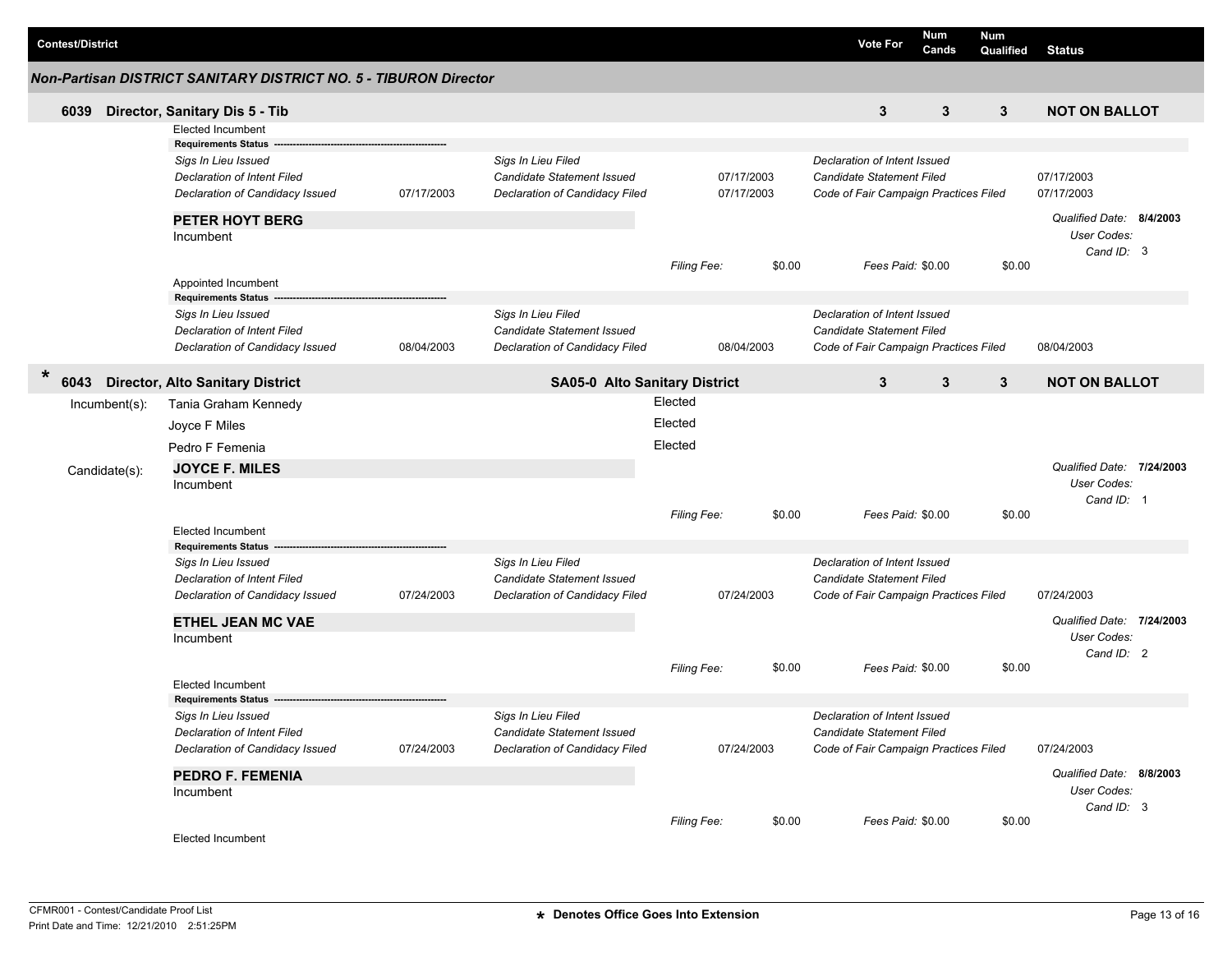| <b>Contest/District</b> |                                                                                                                     |            |                                                                                           |             |                          |        | <b>Vote For</b>                                                                                           | Num<br>Cands | Num<br>Qualified | <b>Status</b>                                          |          |
|-------------------------|---------------------------------------------------------------------------------------------------------------------|------------|-------------------------------------------------------------------------------------------|-------------|--------------------------|--------|-----------------------------------------------------------------------------------------------------------|--------------|------------------|--------------------------------------------------------|----------|
|                         | Non-Partisan DISTRICT ALTO SANITARY DISTRICT Director                                                               |            |                                                                                           |             |                          |        |                                                                                                           |              |                  |                                                        |          |
| 6043                    | <b>Director, Alto Sanitary District</b>                                                                             |            |                                                                                           |             |                          |        | 3                                                                                                         | 3            | 3                | <b>NOT ON BALLOT</b>                                   |          |
|                         | <b>Requirements Status</b><br>Sigs In Lieu Issued<br>Declaration of Intent Filed<br>Declaration of Candidacy Issued | 08/08/2003 | Sigs In Lieu Filed<br>Candidate Statement Issued<br>Declaration of Candidacy Filed        |             | 08/08/2003               |        | Declaration of Intent Issued<br><b>Candidate Statement Filed</b><br>Code of Fair Campaign Practices Filed |              |                  |                                                        |          |
| $\ast$<br>6045          | <b>Director, Homestead Vly Sanitary</b>                                                                             |            | SA06-0 Homestead Valley Sanitary District                                                 |             |                          |        | $\mathbf{3}$                                                                                              | $\mathbf{3}$ | $\mathbf{3}$     | <b>NOT ON BALLOT</b>                                   |          |
| $lncumbent(s)$ :        | Einar Lars Asbo                                                                                                     |            |                                                                                           | Elected     |                          |        |                                                                                                           |              |                  |                                                        |          |
|                         | <b>Robert Scott Westbrook</b>                                                                                       |            |                                                                                           | Elected     |                          |        |                                                                                                           |              |                  |                                                        |          |
|                         | Scott Morgan Noble                                                                                                  |            |                                                                                           | Elected     |                          |        |                                                                                                           |              |                  |                                                        |          |
| Candidate(s):           | <b>SCOTT MORGAN NOBLE</b><br>Incumbent                                                                              |            |                                                                                           |             |                          |        |                                                                                                           |              |                  | Qualified Date: 7/29/2003<br>User Codes:<br>Cand ID: 1 |          |
|                         |                                                                                                                     |            |                                                                                           | Filing Fee: |                          | \$0.00 | Fees Paid: \$0.00                                                                                         |              | \$0.00           |                                                        |          |
|                         | <b>Elected Incumbent</b><br><b>Requirements Status</b>                                                              |            |                                                                                           |             |                          |        |                                                                                                           |              |                  |                                                        |          |
|                         | Sigs In Lieu Issued<br>Declaration of Intent Filed<br>Declaration of Candidacy Issued                               | 07/29/2003 | Sigs In Lieu Filed<br><b>Candidate Statement Issued</b><br>Declaration of Candidacy Filed |             | 07/29/2003<br>07/29/2003 |        | Declaration of Intent Issued<br><b>Candidate Statement Filed</b><br>Code of Fair Campaign Practices Filed |              |                  | 07/29/2003<br>07/29/2003                               |          |
|                         | <b>EINAR LARS ASBO</b><br>Incumbent                                                                                 |            |                                                                                           |             |                          |        |                                                                                                           |              |                  | Qualified Date: 7/30/2003<br>User Codes:<br>Cand ID: 2 |          |
|                         |                                                                                                                     |            |                                                                                           | Filing Fee: |                          | \$0.00 | Fees Paid: \$0.00                                                                                         |              | \$0.00           |                                                        |          |
|                         | Elected Incumbent<br><b>Requirements Status</b>                                                                     |            |                                                                                           |             |                          |        |                                                                                                           |              |                  |                                                        |          |
|                         | Sigs In Lieu Issued<br>Declaration of Intent Filed<br>Declaration of Candidacy Issued                               | 07/30/2003 | Sigs In Lieu Filed<br>Candidate Statement Issued<br>Declaration of Candidacy Filed        |             | 07/30/2003               |        | Declaration of Intent Issued<br>Candidate Statement Filed<br>Code of Fair Campaign Practices Filed        |              |                  | 07/30/2003                                             |          |
|                         | <b>S. LAURENCE GLAZIER</b>                                                                                          |            |                                                                                           |             |                          |        |                                                                                                           |              |                  | Qualified Date:                                        | 8/6/2003 |
|                         | Incumbent                                                                                                           |            |                                                                                           |             |                          |        |                                                                                                           |              |                  | User Codes:<br>Cand ID: 3                              |          |
|                         | Elected Incumbent                                                                                                   |            |                                                                                           | Filing Fee: |                          | \$0.00 | Fees Paid: \$0.00                                                                                         |              | \$0.00           |                                                        |          |
|                         | <b>Requirements Status</b>                                                                                          |            |                                                                                           |             |                          |        |                                                                                                           |              |                  |                                                        |          |
|                         | Sigs In Lieu Issued<br>Declaration of Intent Filed<br>Declaration of Candidacy Issued                               | 08/06/2003 | Sias In Lieu Filed<br>Candidate Statement Issued<br>Declaration of Candidacy Filed        |             | 08/06/2003               |        | Declaration of Intent Issued<br>Candidate Statement Filed<br>Code of Fair Campaign Practices Filed        |              |                  | 08/06/2003                                             |          |
| $\ast$<br>6052          | Director, Richardson Bay Sanitary                                                                                   |            | SA08-0 Richardson Bay Sanitary District                                                   |             |                          |        | $\mathbf{2}$                                                                                              | $\mathbf 2$  | $\mathbf{2}$     | <b>NOT ON BALLOT</b>                                   |          |
| Incumbent(s):           | <b>Bruce Duncan Abbott</b>                                                                                          |            |                                                                                           | Elected     |                          |        |                                                                                                           |              |                  |                                                        |          |
|                         | Forrest Rene Morphew                                                                                                |            |                                                                                           | Elected     |                          |        |                                                                                                           |              |                  |                                                        |          |
| Candidate(s):           | <b>FORREST R. MORPHEW</b><br>Incumbent                                                                              |            |                                                                                           |             |                          |        |                                                                                                           |              |                  | Qualified Date: 7/16/2003<br>User Codes:<br>Cand ID: 1 |          |
|                         |                                                                                                                     |            |                                                                                           | Filing Fee: |                          | \$0.00 | Fees Paid: \$0.00                                                                                         |              | \$0.00           |                                                        |          |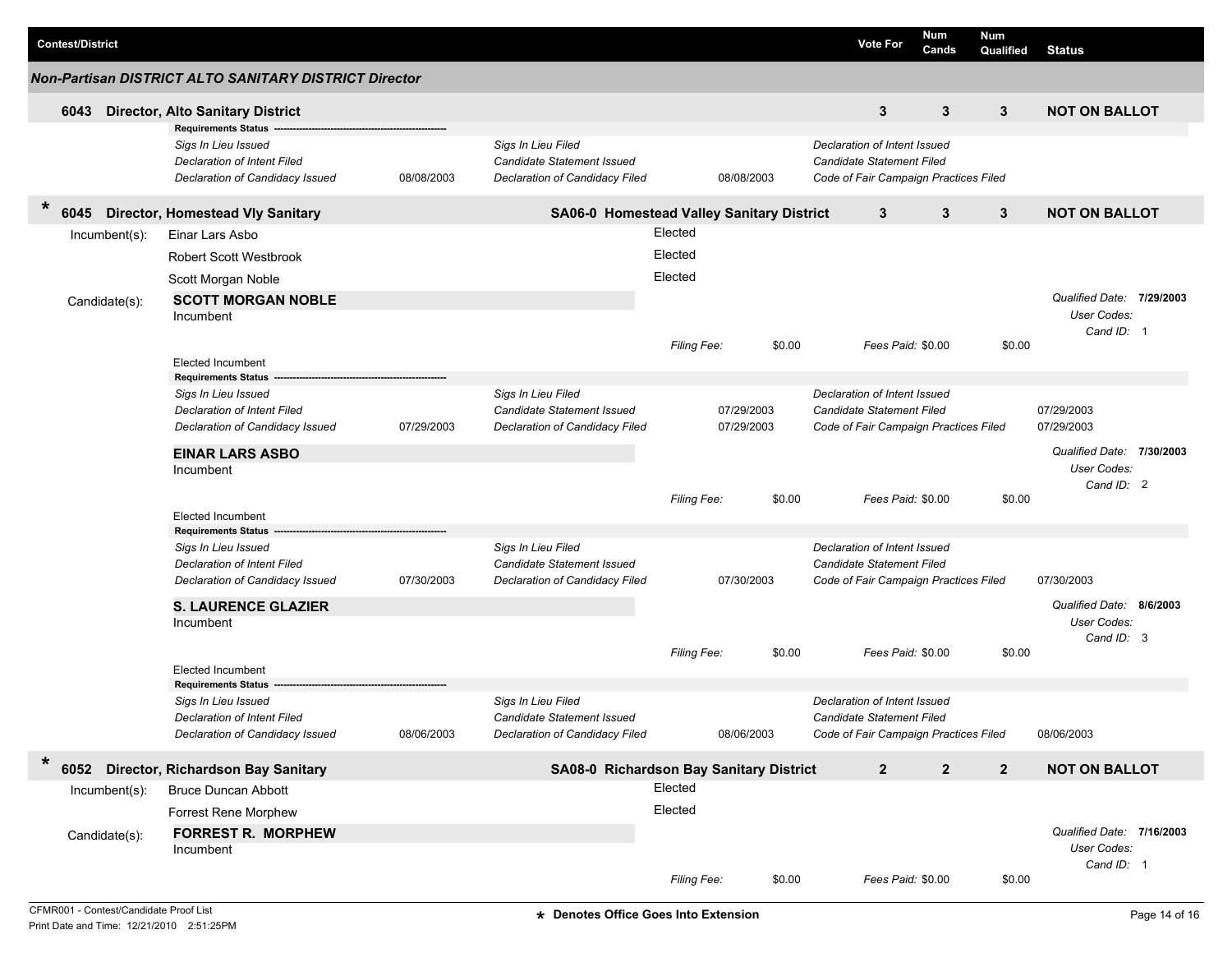|         | <b>Contest/District</b> |                  |                                                                 |            |                                                  |                                                      |        | <b>Vote For</b>                                           | Num<br>Cands   | <b>Num</b><br>Qualified | <b>Status</b>             |                           |
|---------|-------------------------|------------------|-----------------------------------------------------------------|------------|--------------------------------------------------|------------------------------------------------------|--------|-----------------------------------------------------------|----------------|-------------------------|---------------------------|---------------------------|
|         |                         |                  | Non-Partisan DISTRICT RICHARDSON BAY SANITARY DISTRICT Director |            |                                                  |                                                      |        |                                                           |                |                         |                           |                           |
|         | 6052                    |                  | Director, Richardson Bay Sanitary                               |            |                                                  |                                                      |        | $\overline{2}$                                            | $\overline{2}$ | $\overline{2}$          | <b>NOT ON BALLOT</b>      |                           |
|         |                         |                  | <b>Elected Incumbent</b>                                        |            |                                                  |                                                      |        |                                                           |                |                         |                           |                           |
|         |                         |                  | <b>Requirements Status</b><br>Sigs In Lieu Issued               |            | Sigs In Lieu Filed                               |                                                      |        | Declaration of Intent Issued                              |                |                         |                           |                           |
|         |                         |                  | Declaration of Intent Filed                                     |            | Candidate Statement Issued                       |                                                      |        | Candidate Statement Filed                                 |                |                         |                           |                           |
|         |                         |                  | Declaration of Candidacy Issued                                 | 07/14/2003 | Declaration of Candidacy Filed                   | 07/16/2003                                           |        | Code of Fair Campaign Practices Filed                     |                |                         | 07/16/2003                |                           |
|         |                         |                  | <b>LOUIS F. BRUNINI</b>                                         |            |                                                  |                                                      |        |                                                           |                |                         | Qualified Date: 7/24/2003 |                           |
|         |                         |                  | Incumbent                                                       |            |                                                  |                                                      |        |                                                           |                |                         | User Codes:               |                           |
|         |                         |                  |                                                                 |            |                                                  | Filing Fee:                                          | \$0.00 | Fees Paid: \$0.00                                         |                | \$0.00                  | Cand ID: 2                |                           |
|         |                         |                  | <b>Elected Incumbent</b>                                        |            |                                                  |                                                      |        |                                                           |                |                         |                           |                           |
|         |                         |                  | <b>Requirements Status</b>                                      |            |                                                  |                                                      |        |                                                           |                |                         |                           |                           |
|         |                         |                  | Sigs In Lieu Issued<br>Declaration of Intent Filed              |            | Sigs In Lieu Filed<br>Candidate Statement Issued |                                                      |        | Declaration of Intent Issued<br>Candidate Statement Filed |                |                         |                           |                           |
|         |                         |                  | Declaration of Candidacy Issued                                 | 07/24/2003 | Declaration of Candidacy Filed                   | 07/24/2003                                           |        | Code of Fair Campaign Practices Filed                     |                |                         | 07/24/2003                |                           |
|         |                         |                  |                                                                 |            |                                                  |                                                      |        |                                                           |                |                         |                           |                           |
| $\star$ |                         |                  | 6054 Director, Sausalito-Marin City San                         |            |                                                  | SA09-0 Sausalito-Marin City Sanitary District        |        | $\mathbf{2}$                                              | $\overline{2}$ | $\overline{2}$          | <b>NOT ON BALLOT</b>      |                           |
|         |                         | Incumbent(s):    | Donald Lee Beers                                                |            |                                                  | Elected                                              |        |                                                           |                |                         |                           |                           |
|         |                         |                  | Norman C Wohlschlaeger                                          |            |                                                  | Elected                                              |        |                                                           |                |                         |                           |                           |
|         | Candidate(s):           |                  | <b>NORMAN WOHLSCHLAEGER</b>                                     |            |                                                  |                                                      |        | Qualified Date: 7/14/2003                                 |                |                         |                           |                           |
|         |                         |                  | Incumbent                                                       |            |                                                  |                                                      |        |                                                           |                |                         | User Codes:               |                           |
|         |                         |                  |                                                                 |            |                                                  | <b>Filing Fee:</b>                                   | \$0.00 | Fees Paid: \$0.00                                         |                | \$0.00                  | Cand ID: 1                |                           |
|         |                         |                  | <b>Elected Incumbent</b>                                        |            |                                                  |                                                      |        |                                                           |                |                         |                           |                           |
|         |                         |                  | <b>Requirements Status</b>                                      |            |                                                  |                                                      |        |                                                           |                |                         |                           |                           |
|         |                         |                  | Sigs In Lieu Issued                                             |            | Sigs In Lieu Filed                               |                                                      |        | Declaration of Intent Issued                              |                |                         |                           |                           |
|         |                         |                  | Declaration of Intent Filed                                     |            | Candidate Statement Issued                       |                                                      |        | Candidate Statement Filed                                 |                |                         |                           |                           |
|         |                         |                  | Declaration of Candidacy Issued                                 | 07/14/2003 | Declaration of Candidacy Filed                   | 07/14/2003                                           |        | Code of Fair Campaign Practices Filed                     |                |                         | 07/14/2003                |                           |
|         |                         |                  | <b>DONALD LEE BEERS</b>                                         |            |                                                  |                                                      |        |                                                           |                |                         | Qualified Date: 7/23/2003 |                           |
|         |                         |                  | Incumbent                                                       |            |                                                  |                                                      |        |                                                           |                |                         | User Codes:<br>Cand ID: 2 |                           |
|         |                         |                  |                                                                 |            |                                                  | <b>Filing Fee:</b>                                   | \$0.00 | Fees Paid: \$0.00                                         |                | \$0.00                  |                           |                           |
|         |                         |                  | <b>Elected Incumbent</b>                                        |            |                                                  |                                                      |        |                                                           |                |                         |                           |                           |
|         |                         |                  | <b>Requirements Status</b>                                      |            |                                                  |                                                      |        |                                                           |                |                         |                           |                           |
|         |                         |                  | Sigs In Lieu Issued<br><b>Declaration of Intent Filed</b>       |            | Sigs In Lieu Filed<br>Candidate Statement Issued |                                                      |        | Declaration of Intent Issued<br>Candidate Statement Filed |                |                         |                           |                           |
|         |                         |                  | Declaration of Candidacy Issued                                 | 07/23/2003 | Declaration of Candidacy Filed                   | 07/23/2003                                           |        | Code of Fair Campaign Practices Filed                     |                |                         | 07/23/2003                |                           |
|         |                         |                  |                                                                 |            |                                                  |                                                      |        |                                                           |                |                         |                           |                           |
| *       |                         |                  | 6065 Director, Tomales Csd                                      |            |                                                  | <b>CSD07-0 Tomales Community Services District 2</b> |        |                                                           | $\overline{2}$ | $\overline{2}$          | <b>NOT ON BALLOT</b>      |                           |
|         |                         | $Incumbent(s)$ : | William Owen Tucker                                             |            |                                                  | Elected                                              |        |                                                           |                |                         |                           |                           |
|         |                         |                  | Patty Jo Oku                                                    |            |                                                  | Appointed to Vacancy                                 |        |                                                           |                |                         |                           |                           |
|         | Candidate(s):           |                  | <b>MARGARET M. GRAHAM</b>                                       |            |                                                  |                                                      |        |                                                           |                |                         |                           | Qualified Date: 7/28/2003 |
|         |                         |                  | Appointed Incumbent                                             |            |                                                  |                                                      |        |                                                           |                |                         | User Codes:               |                           |
|         |                         |                  |                                                                 |            |                                                  | Filing Fee:                                          | \$0.00 | Fees Paid: \$0.00                                         |                | \$0.00                  | Cand ID: 1                |                           |
|         |                         |                  | Elected Incumbent                                               |            |                                                  |                                                      |        |                                                           |                |                         |                           |                           |